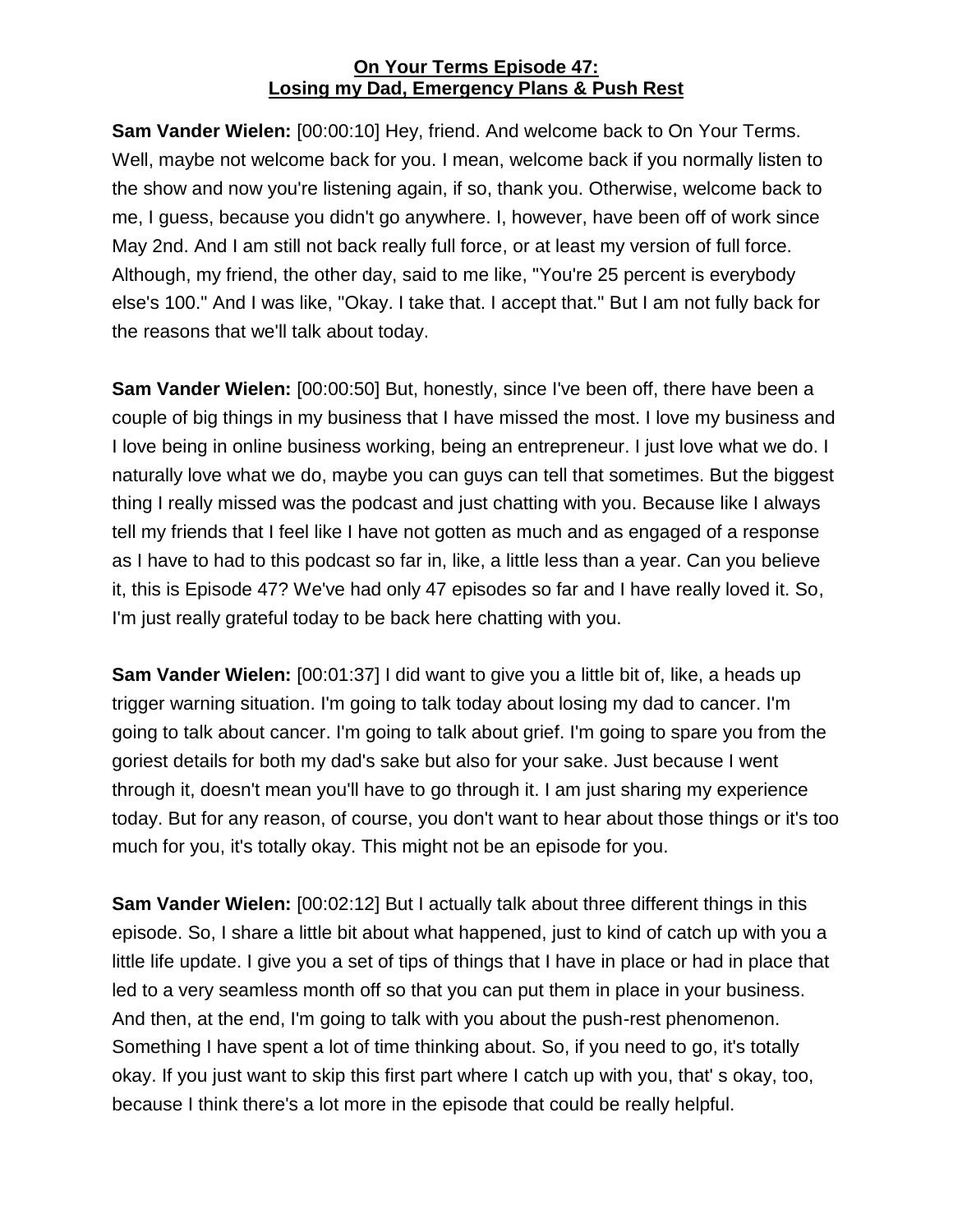**Sam Vander Wielen:** [00:02:52] So, before I get into it, let's read our On Your Terms Review of the Week. It's from Jenna RD. And she said, "I've been listening to Sam for a while now and have enjoyed every single one of her podcast episodes. I love the natural down the earth way she presents information. And I really appreciate her consistent reminders that growing my business can be done on my terms. I've used her Ultimate Bundle of legal templates to get my business up and running and has relieved so much stress knowing I'm set up from a legal standpoint. Thanks, Sam." Well, thank you, Jenna. Thanks for leaving that review.

**Sam Vander Wielen:** [00:03:23] And if you leave a review inside Apple Podcast of my show, On Your Terms, you will be entered to win a \$20 Starbucks Gift Card. All of you have to do is leave a review. We pick a new winner every single month. And I read a review here on the show every single week. So, you might even get a shoutout on a future episode.

**Sam Vander Wielen:** [00:03:41] So, with that, let's just get into it. A little life update. Ready? All right. Well, normally, I would say grab your coffee, but whatever you got. I just got water because I'm woefully behind on water today and I was, like, out and about this morning. But here's the deal, so if you listened to Episode 43 of my show, I recorded that the day before the last Friday in April. I recorded it on the day that my dad came up to New York.

**Sam Vander Wielen:** [00:04:08] So, like a full rewind, is that, I'm from Philly, born and raised. I just moved to New York back at the very early fall last year. And my dad has had cancer for the last three-and-a-half years. So, I didn't want to move. I didn't want to leave because of him being sick. But I also wanted to come here. And my husband, Ryan, had gotten a new job here. And so, I made it work. I was going back to Philly all the time, my dad was coming here, we were bringing him here. So, we made it work.

**Sam Vander Wielen:** [00:04:35] So, my dad was coming up here that last Friday in April. He spent the weekend with us here. He loved it up here. He really loved it. We live on the water. It's really, really peaceful. We have animals everywhere. There's so much to do. There's a huge emphasis on outdoor activities. And every single place that you go here, you just see water. It's, like, ocean, and harbors. And it's so gorgeous. I've never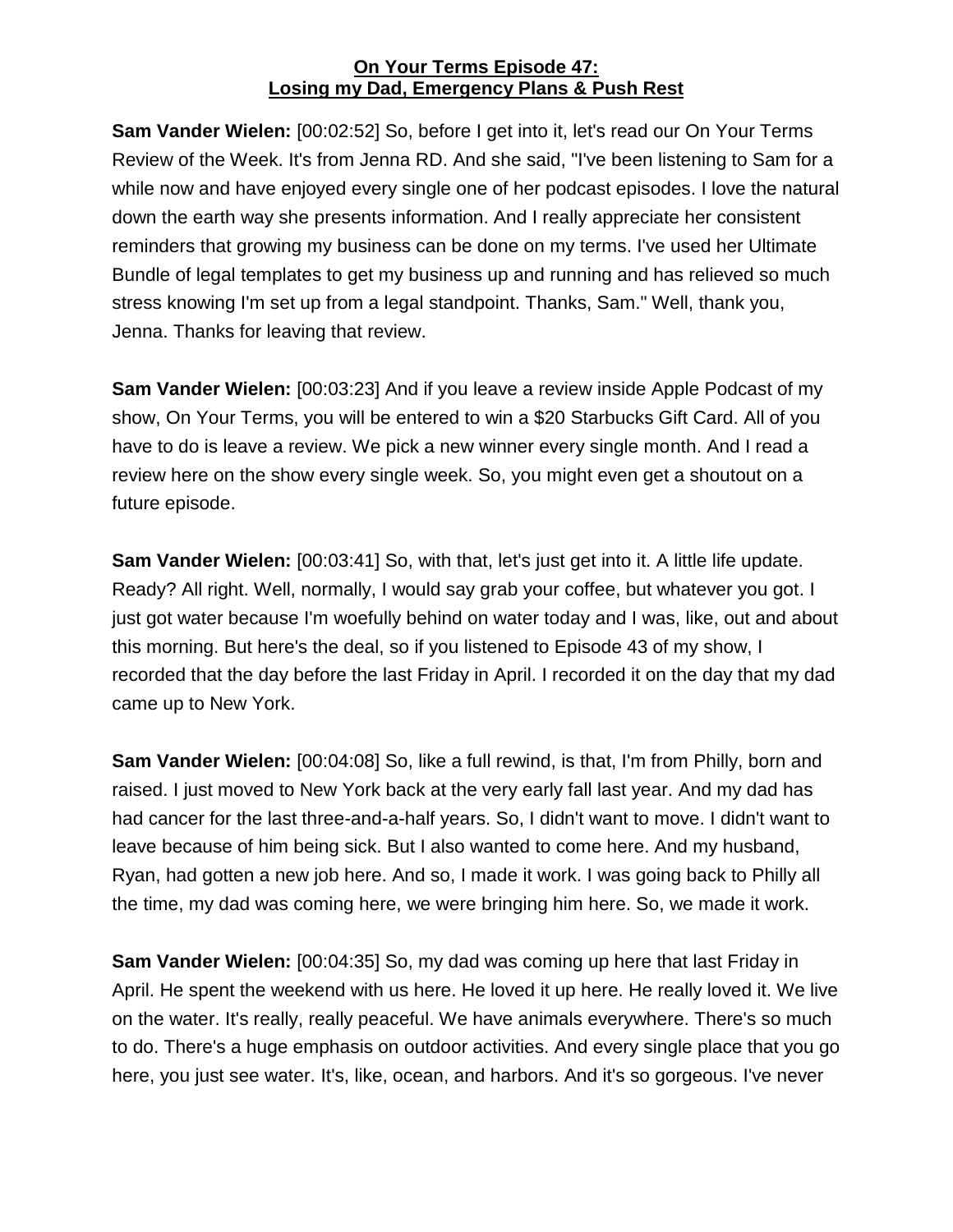lived anywhere like this. I really, really like where we move on the North Shore of Long Island. And we're, like, all the way out east. It's gorgeous.

**Sam Vander Wielen:** [00:05:12] So, my dad came and we just had the nicest weekend. I mean, we didn't do anything. And my dad was not in good shape. He had leukemia. My dad wasn't in good shape. And that trip in particular was pretty hard, actually, for me because he just wasn't himself. I was seeing such a huge decline. I had just been in Philly the weekend prior to spend the weekend with him. And I had noticed a decline prior that I had seen him back in Philly two weeks before that. So, I was watching him decline. But you have to keep in mind, decline was pretty normal for me at this stage of the game because he's had cancer for three-and-a-half-years. He's been through, like, a kabillion rounds of chemo and blood transfusions and all of this stuff. And I was getting used to him being sick and him outlasting his diagnosis, his prognosis, really.

**Sam Vander Wielen:** [00:06:14] And I think what's been so weird - I won't go into deep detail - my dad, when he was originally diagnosed with leukemia in August of 2018, they told us that he had 11 months to live. So, I really prepared myself at that time. I took months and months off of the business. I didn't have anybody working for me at the time. So, what I'm about to share with you today, I didn't have in place at that time, that's why I learned. But I took a bunch of time off and then I kind of gotten the groove of things. It was like, "Okay. He has cancer. I'll take him to chemo every, like, three weeks." I think, actually, in the beginning, it was every six weeks, now it was three weeks. And I would take him to those appointments. It was all day. You guys, all day. So, it was, like, every three or four weeks, I was missing a week full of work. And then, I'd be exhausted. And then, he would feel like crap after that. So, I was helping to take care of him.

**Sam Vander Wielen:** [00:07:07] So, it was really hard but I got into the groove of it. And, eventually, we passed the 11th month mark, then the 12th month mark, then 24 months, then 36 months, and it just kept going. And we had lots of little blips along the way where it was like, "This is going to be it." He got a staph infection during COVID in his chest, it was like, "This is it." The leukemia spread to his lymph nodes in his chest, it was like, "This is it." They said, "This is not good when this happens." It's six months, that was a-year-and-a-half ago. That was my dad in a nutshell. He was just an Energizer bunny.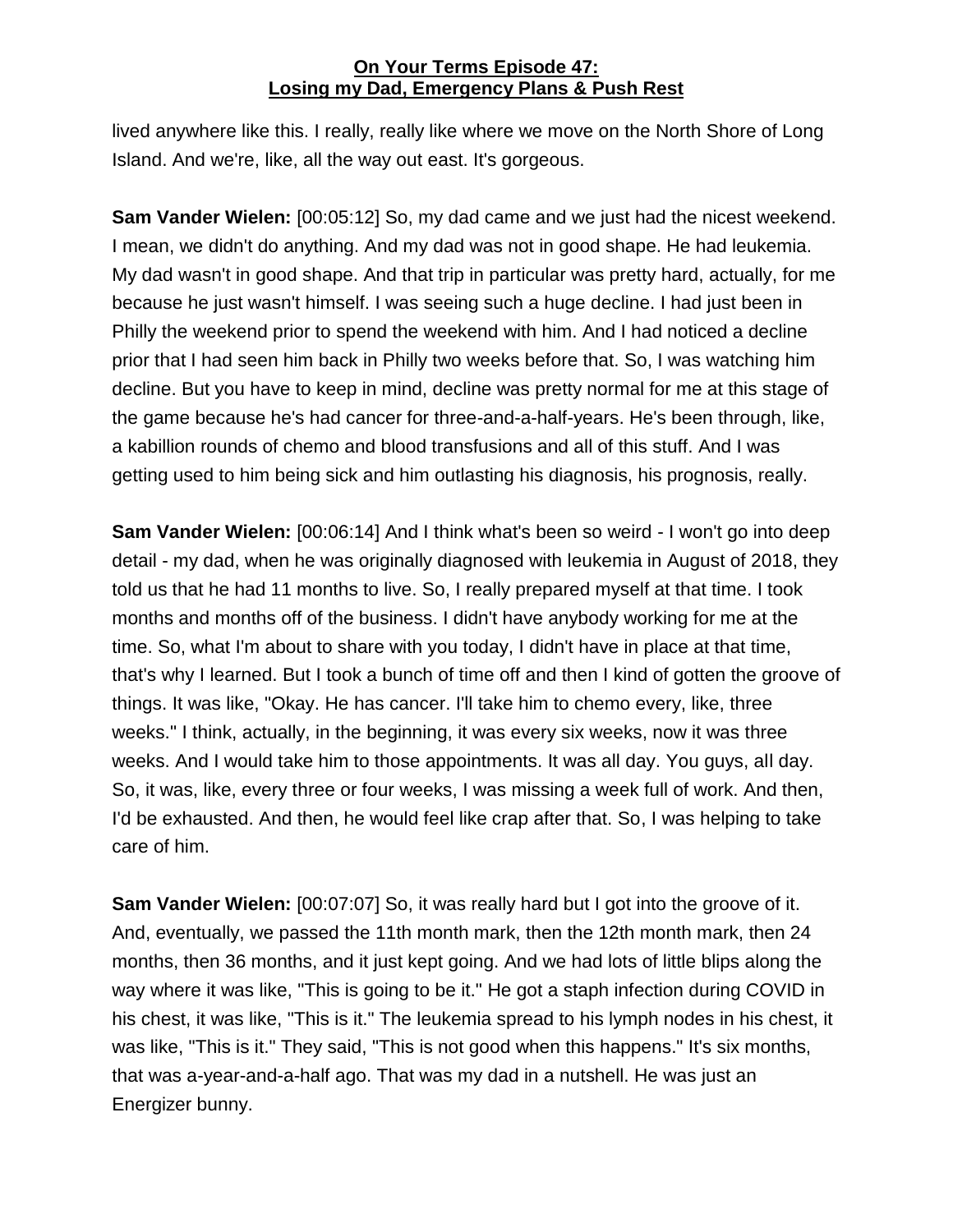**Sam Vander Wielen:** [00:07:44 ] And it's so funny because I really, really struggled with my dad having cancer over this last three-and-a-half years. It has made me very depressed. It made me like I was just constantly on edge, you know, waiting to hear that something happened to him. I was really protective and paranoid about him. Like, I didn't want anybody to be around him if they were sick. Like, this is all [inaudible]. It was a really tough three-and-a-half years.

**Sam Vander Wielen:** [00:08:17] And it's just kind of funny because I feel just recently maybe this was like the universe has jawed on me - he was going to therapy every week and stuff and it was like, "Okay. This is just going to be it." I have to sit with the discomfort of the fact that my dad was given this prognosis that nobody ever lasts this long with AML leukemia at his stage, with this type, where it has spread, and all this stuff. People don't last this long. It doesn't make sense. His oncologist think it's hilarious. She was just like, "I can't believe it." She was obviously very happy for him. But she was also just like, "This doesn't happen." And I feel like just recently I was just working towards this acceptance, I guess, this surrender of "This is just how it is."

**Sam Vander Wielen:** [00:09:09] And so, he came that weekend, the last few days of April, first day of May, I think, and I could tell that something was off. He physically wasn't doing well. He was falling and stumbling. He seemed very disoriented. And he was very tired. He was very, very tired. But all of those things were pretty normal for a guy who's been through, like, 40 something rounds of chemo and has outlived his diagnosis or his prognosis, like, three-and-a-half times. It wasn't that crazy but I was definitely seeing this decline.

**Sam Vander Wielen:** [00:09:42] And if you go back and listen to Episode 43, I said to you, "My dad is coming this weekend. He's not doing that great. I'm kind of concerned that he could fall." That's what I've been really worried about. Well, my dad left Sunday evening. He was back home in Philly for, like, 12 hours. I am at home working and I was still in New York. I was feeling really heavy all day, because just having seen my dad like that - I mean, for any of you who see a parent, a love one, anybody who you care about decline, it is freaking heartbreaking - it's heartbreaking. It's awful to watch someday who was quick on their feet, and athletic, and strong, and capable, and never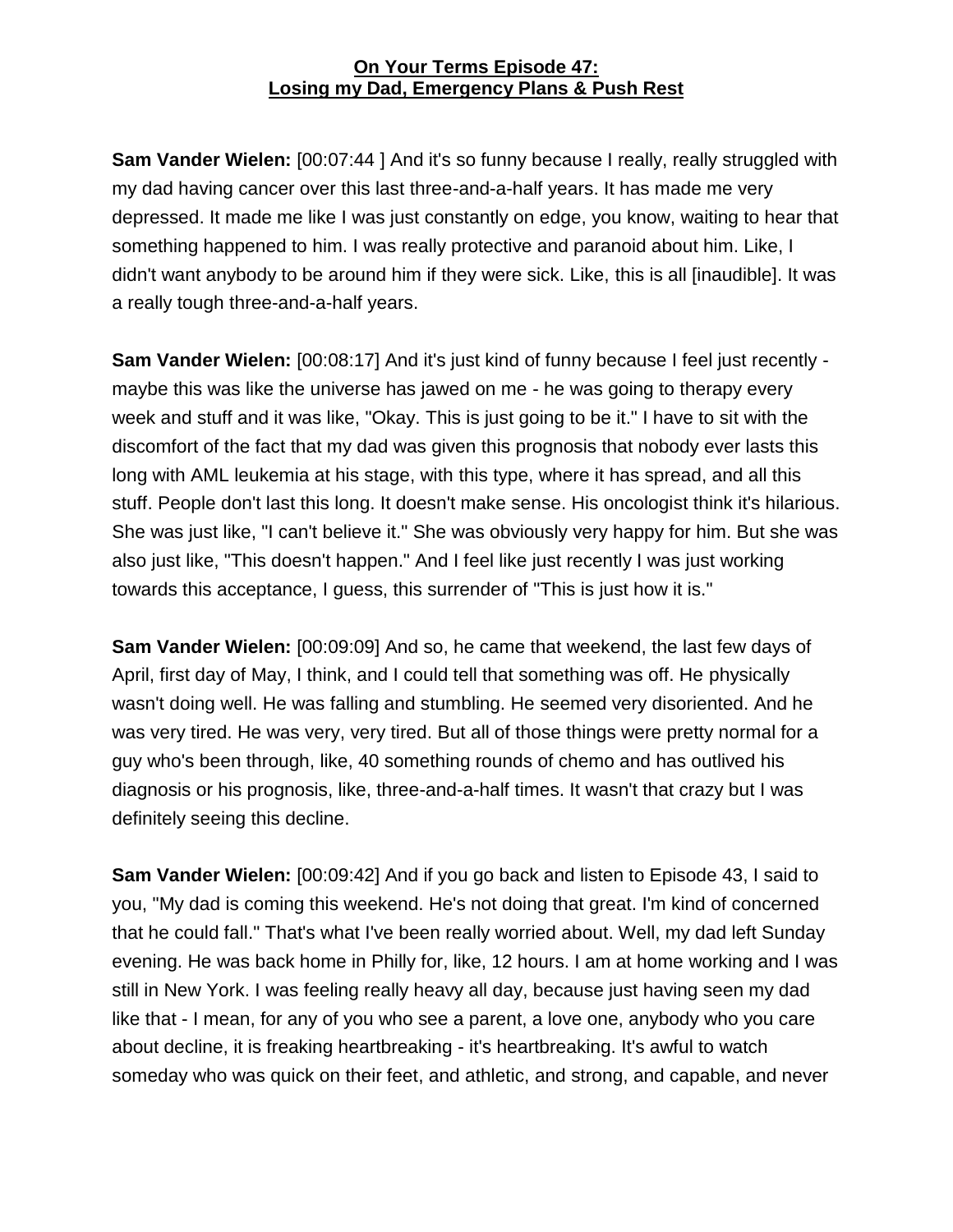asked for help, not be able to walk to the bathroom, not be able to take themselves up to bed. It's awful. So, I was feeling it that day. It was Monday.

**Sam Vander Wielen:** [00:10:39]. And I was actually working on a new product that was supposed to come out on June 1st, and I was reviewing a copy for that product that was, like, 60 something pages. And I was, I think, on the second to the last page. I have been reviewing it for a while that day. And my dad called. And, you know, he called me a million time a day. We spoke a million times a day about everything constantly. And we just have that kind of relationship. And my dad called and I just hit ignore because I was like, "I am almost done. I just need to get through this one more email or two for the copy and then I will call him back." But as soon as I hit decline, my phone rang immediately again. And so, I was like, "Oh, shit. I better answer," because I want to make sure he's okay.

**Sam Vander Wielen:** [00:11:29] And I will never forget the sound of his voice when he picked up. He was panicked. He had fallen at his house and he had broken his hip. We, obviously, didn't know at the time but he told me that his leg was pointing in the wrong direction, it was completely bent. And when you really know somebody, when you really love somebody, just the sound of their voice can tell you everything. And I just panicked because I could tell by the sound of his voice that something was terribly wrong.

**Sam Vander Wielen:** [00:12:02] And I hung up with him quickly. I called 911. I got all of that stuff situated. I helped them to be able to get into his home, because he obviously couldn't move. He was lying on the floor. He couldn't move. By the way, he called me from his Apple Watch - I'm not sure if I mentioned that. But he called me from his Apple Watch, so shoutout to Apple. That is why I got him that watch. Actually, I got him the watch for fall detection, so it called me automatically which is exactly what it did. And then, when I hung up, he called back, he just hit callback. So, shoutout to Apple Watch. I highly recommend getting it for anyone you're concerned about, especially who lives alone.

**Sam Vander Wielen:** [00:12:36] So, he stayed on with me with his Apple Watch. And I helped navigate the EMS people to his home. I told them how to get in and all that stuff. Meanwhile, the whole time on the phone with them, I am like throwing shit in the bag. It's so funny, because I basically packed all these pajamas and then at leisure. It was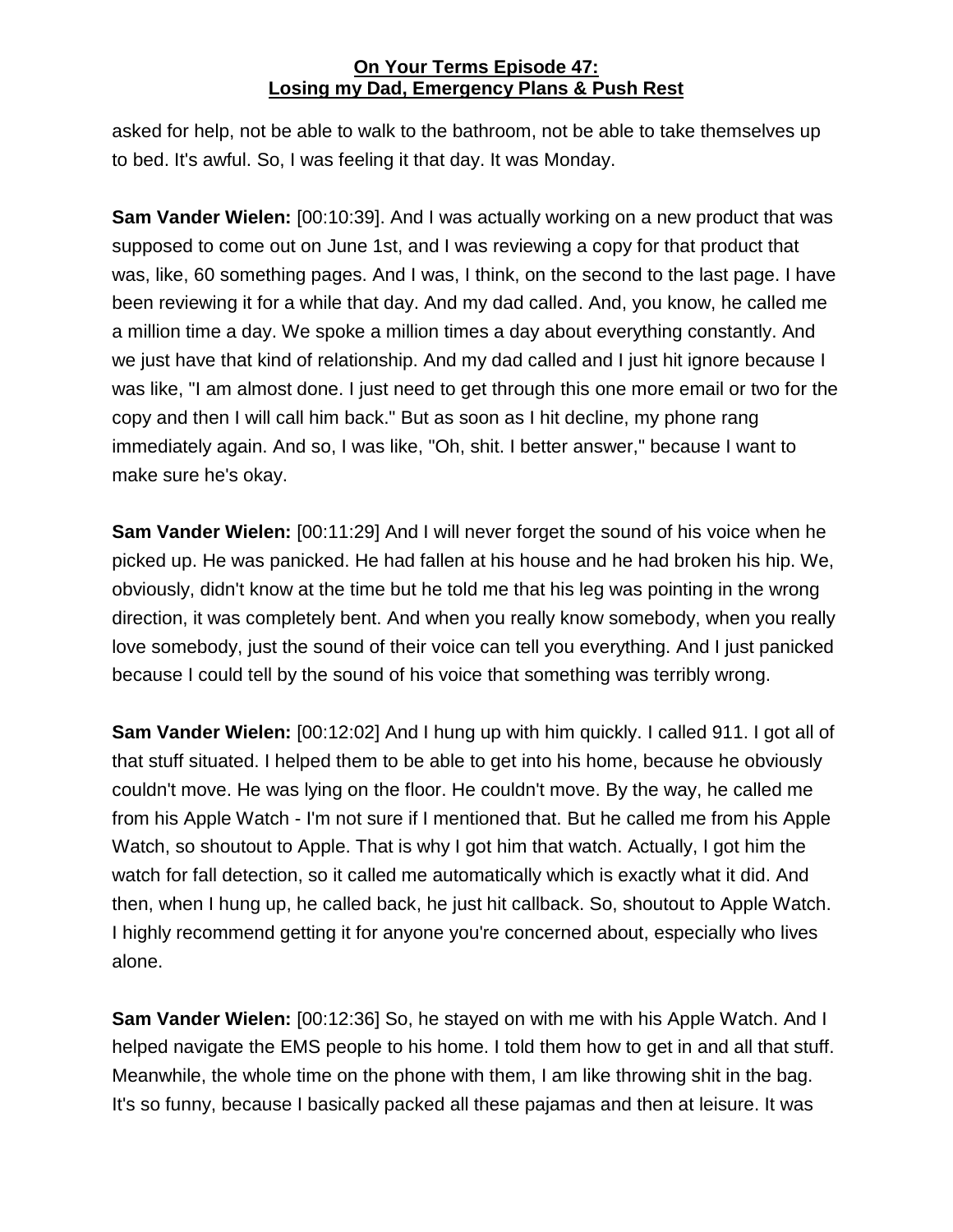like "Where do I think I'm going?" I was panicking. And I think I got enough sense, I threw my toothbrush in and all my toiletries with me. And thank God also I don't need many things. I don't wear makeup and stuff like that. So, I just threw all this stuff in the bag as I'm on the phone with them. I booked into my car and drove like a bat out of hell down to Philly.

**Sam Vander Wielen:** [00:13:17] And anybody who knows about driving from Long Island to Philadelphia, meaning that you have to go through New York City and, like, 17 boroughs, I mean, it's not an easy feat. And I left at 4:45. My dad called me at 4:34. So, from 4:34 to 4:45, I got ready and left from Long Island, drove through New York City, and got down to Philly where he was in the hospital within just a couple of hours. I don't know how. It was like the universe parted.

**Sam Vander Wielen:** [00:13:46]The funny thing is Ryan said to me, "Oh, you're so lucky that there wasn't bad traffic." I was like, "There was bad traffic." I don't even know what I did. I drove in the HOV lane, which I actually I'm allowed to do because I have an electric car. And in New York, you can drive in the HOV lane if you're by yourself. But I drove, like, faster than I normally would. I'm kind of normally like a grandma and I like to be calm while I drive. I drove like crazy. I got down there.

**Sam Vander Wielen:** [00:14:12] My poor dad was in pain. And they had given him some stuff and whatever. We were in a very tough neighborhood in a hospital. That entire night was very traumatic because there were a lot of people coming in who were victims of gun violence, of drug overdoses. It was like straight out of a movie. I stayed with my dad until about 3:42 in the morning in the hospital, because it was really scary where he was and I didn't want him to be by himself. It's like the worse. It's already bad enough being in the hospital. And they hadn't move him to a real room yet. They had just admitted him into the ER and they're just waiting to take him into surgery.

**Sam Vander Wielen:** [00:14:51] So, basically, that was on Monday. He had the surgery Tuesday morning, it went well. They fixed up his hip. They put a metal rod on his leg. And they were like, "He's good to go. He's got this metal thing in his leg, blah, blah, blah. We just want to make sure he can stand up first before he can leave." And they were telling me had to go to a rehab facility and that this was probably where he was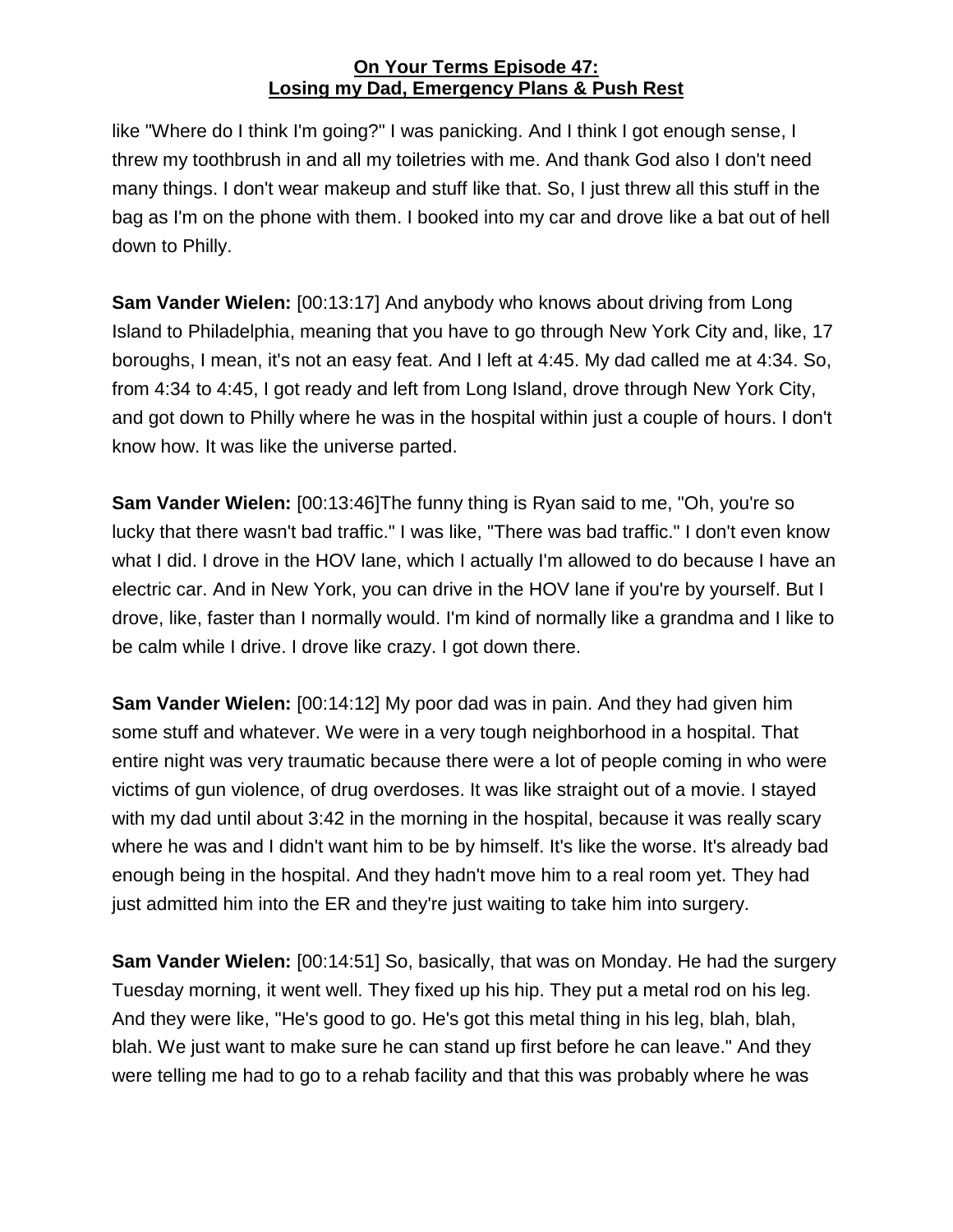going to live. That we should send him to a place where he could transition to assisted living.

**Sam Vander Wielen:** [00:15:21] It's so funny looking back on it now because I was just processing that part and I was distraught about that. I was just like, "Oh, my God. My dad might not walk again. He's going to have to live in this assisted living thing." And my dad, he wanted to come up to New York. He was like, "Try to find me a place up there." And it was just so much to take in ,and to deal with, and to manage. I never left his side this whole week.

**Sam Vander Wielen:** [00:15:43] But the weirdest thing started happening. When he was in the hospital that Monday to, essentially, Friday, Saturday, his leukemia number started going bananas. For any of you who knows stuff about leukemia, his white blood cell count was bouncing all over the place. His lymphocytes were shooting up. His blast count was shooting up. His red blood cells were going down. His hemoglobin was going down. Everything was all really bad. This is what happens when his cancer has flared up in the past or when it spread.

**Sam Vander Wielen:** [00:16:15] So, I get on the horn with his oncologist team and his hematology oncology team at Penn. And I'm like, "What's going on?" And they said, "Don't worry about it. This happens to people who have cancer who have a traumatic event, if they get into an accident, if they fall, get injured in some way, sometimes the cancer just bubbles up." They gave me kind of like a benchmark of, "Call us if it hits this because that's bad." And I was like, "It already seems kind of bad." But they were just like, "No. This is still normal," or whatever. I'm not blaming them by the ways. This is all a very complicated situation.

**Sam Vander Wielen:** [00:16:53] So, basically, the whole week that he was in the hospital, I just kept noticing he was getting worse. He was physically able to do less everyday with physical therapy. He actually did the most on the first day after his surgery. And then, every subsequent day from there, he was not able to stand, that it became like he couldn't scoot to the end of the bed. It was just getting worse to the last day that it was still up and talking. He said, "I don't want PT to come today." And if you knew my dad, I was like, "What did you just say?" Like, my dad doesn't want to PT to come? No way. My dad was super athletic, really into sports, really pride on himself on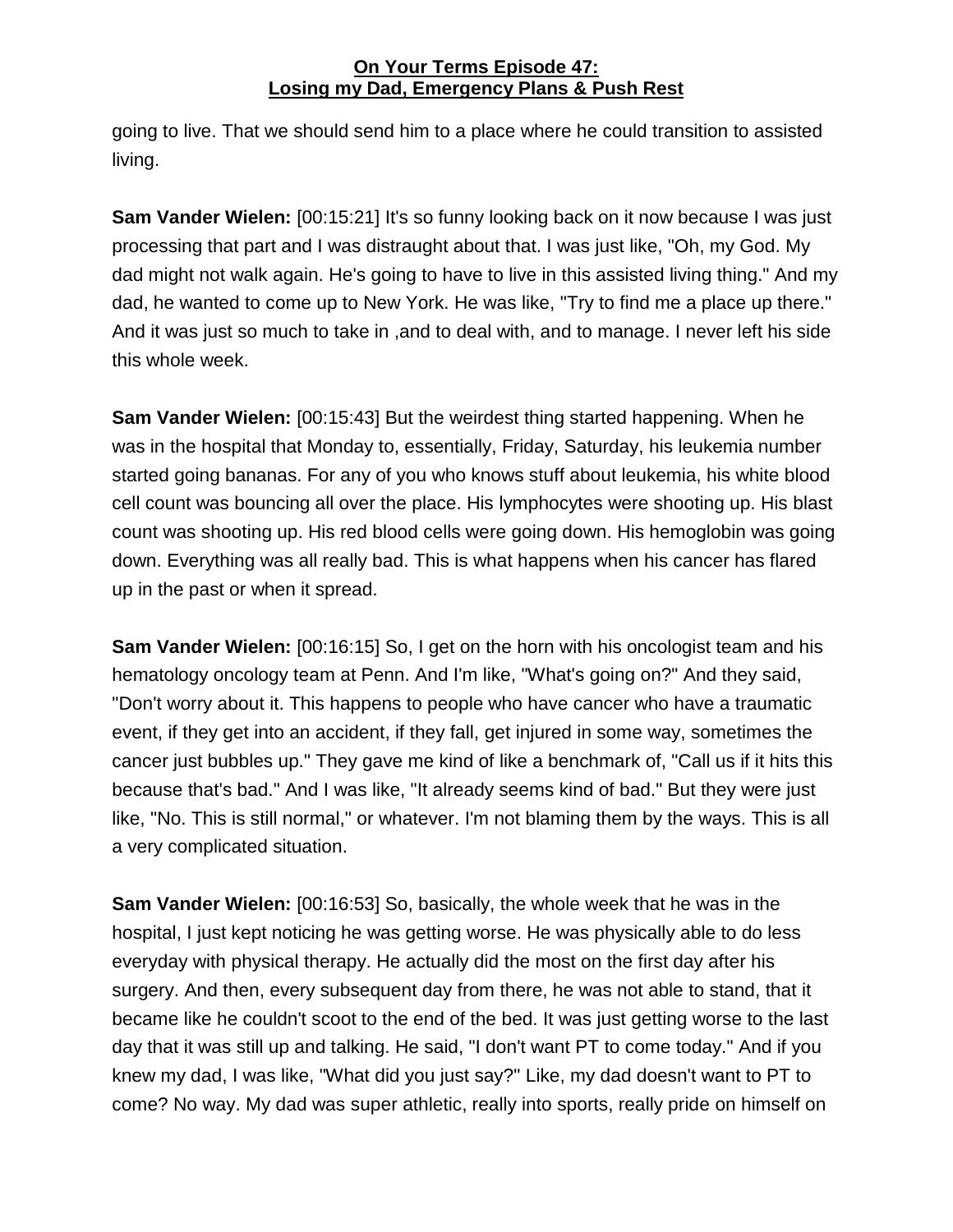being super steady on his feet. He was so angry at himself that he had fallen. And I knew then. I was like, "What is going on? This is just weird. And I am assuming this has to do with the fact that your cancer is acting up." But they're saying like, "Don't worry about it. It's going to come back down."

**Sam Vander Wielen:** [00:17:55] Well, finally, Friday night going into Saturday, his numbers did start to creep up and they were getting awfully close to that, like, oh, shit limit that the hematology oncologist had told me about. I came in on Saturday morning and every morning when I would come into the hospital, the nurse or the doctor who is there would tell me what the latest blood results were - they took his blood in the morning, and that one had skyrocketed way past the oh, shit limit. So, I freaked the hell out. I freaked. I got on the horn with his hematology oncologist, and I told them, "You need to do something now."

**Sam Vander Wielen:** [00:18:37] I'll tell you, guys, everybody needs an advocate. Like, I don't even understand what would have happened to my dad if somebody like us wouldn't have been there for him. They were ready to send him to a rehab facility. And my sister and I were like, "He can't go into a rehab facility. He has cancer. And his cancer is spiraling out of control." He was sleeping all the time. He wasn't moving at all. He was all slumped over. It just wasn't good.

**Sam Vander Wielen:** [00:19:09] So, thank the heavens that I got a hold of the oncologist on call, who was like a godsend. And he was just like, "I just went in and looked at your dad's chart, he needs to get to Penn immediately." And I was like, "Thank you. Like, I can't even tell you how much of a relief because I had been fighting for him all week to get over there."

**Sam Vander Wielen:** [00:19:37] I should have mentioned this earlier, but University of Pennsylvania, Penn, there in Philly, is not only a wonderful institution and an incredible hospital, but it's where my dad has been going for the last three-and-a-half years for his cancer treatment. And I just love them and I think they're all amazing. And they're like a family to us. And I just wanted him to get there. I just didn't want him to be at this other hospital, where nobody knew him, nobody knew his case, they weren't taking the cancer part seriously. They wouldn't even let me talk to a hematologist. It was very, very frustrating. So, I just wanted him to get there.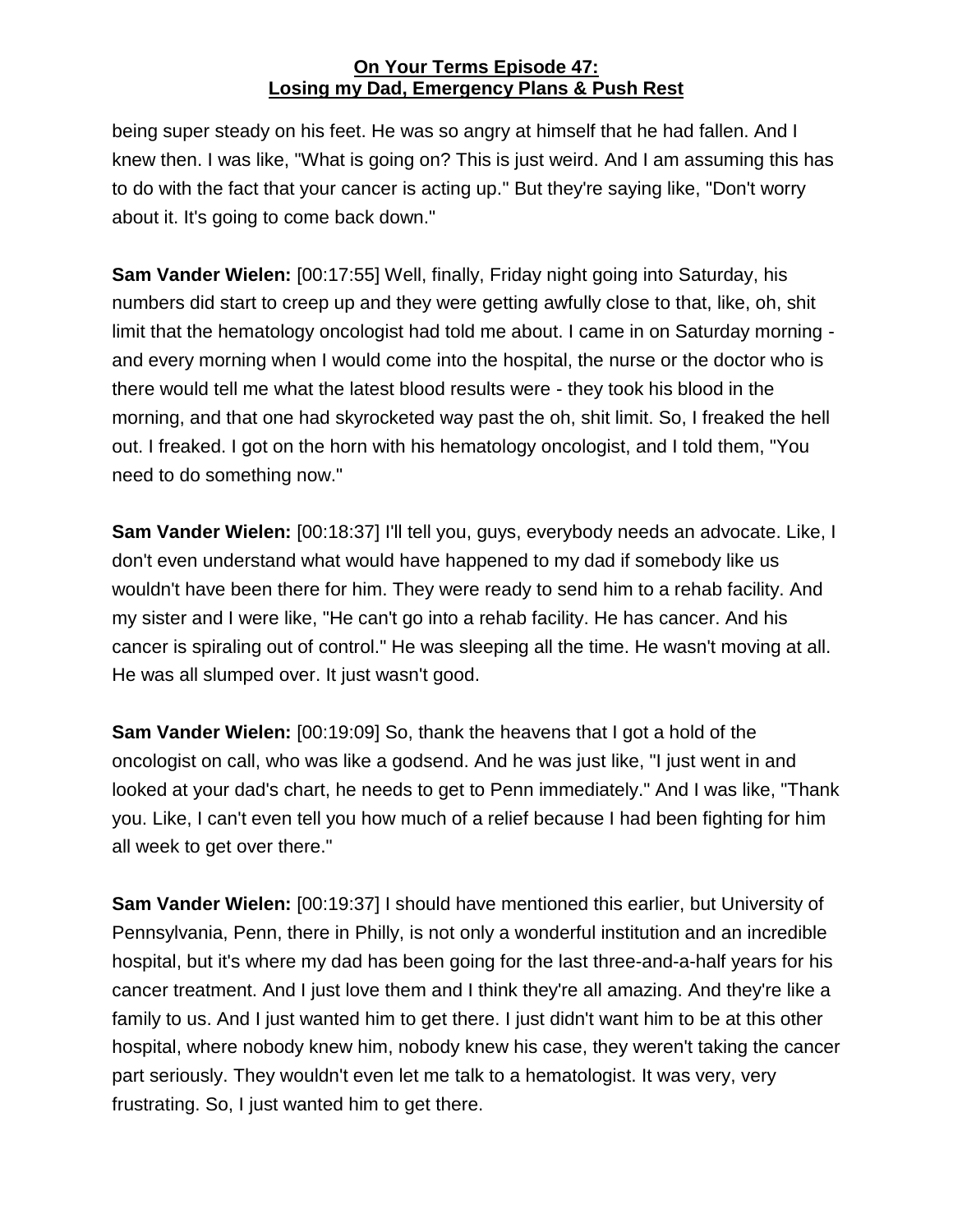**Sam Vander Wielen:** [00:20:05] So, I finally get a hold of this guy on Saturday, and he was the on-call hematology oncologist, and he said, "He needs to get here now. I'm arranging for transport immediately." And it was just such a relief. So, they put everything into action. They got him shuttled over there super fast. My dad got all tucked in at Penn. A new gorgeous hospital. If you follow me on Inastagram, I shared about his room. Because at the time, I just thought he was going to be there getting cancer treatment. I had no idea that anything was going to happen. But I shared his room, it was absolutely stunning.

**Sam Vander Wielen:** [00:20:44] And we got him tucked in. I stayed until, like, midnight, maybe 12:30. And he was kind of delirious and they had given him some stuff just to relax from the transport. And I went back to my hotel. And they said, "Keep your phone on in case anything happens in the middle of the night." But I'm sure it won't, which is always when you know that something is going to happen.

**Sam Vander Wielen:** [00:21:04] So, at 2:47 a.m. going into Sunday, May 8th, my phone rang. And Dr. Tang said, "Don't worry. Everything is okay." And I was like, "Well, why are you calling me then at 2:47?" And he said, "I just need your consent to get an emergency plasma transfusion." I was like, "Sure. Yes. But why do you need to do that?" And he's like, "Your dad -" I don't know. All this stuff was happening. So, I gave my consent because, like, what else am I going to do? I don't know any better, right? And they gave him two plasma transfusions, actually, it turns out.

**Sam Vander Wielen:** [00:21:38] And, basically, from the 2:47 mark from when they called me until about 6:00 a.m., I just laid in my hotel room in bed having what I would call a series of recurrent panic attacks. It just felt like it was over and over and over and over again. It was awful. It was awful. I was shaking. I was having trouble breathing. I was just freaking out. I was like, "What the hell is going on? Why is this stuff happening? Why is this cancer doing this? I don't understand what's going on." And I went to Lehman's and I bought a whole bunch of food. I bought protein shakes and Hummus packs and the most random stuff, because I was like, "If we're going to be in the hospital all week, I want healthy snacks for the week."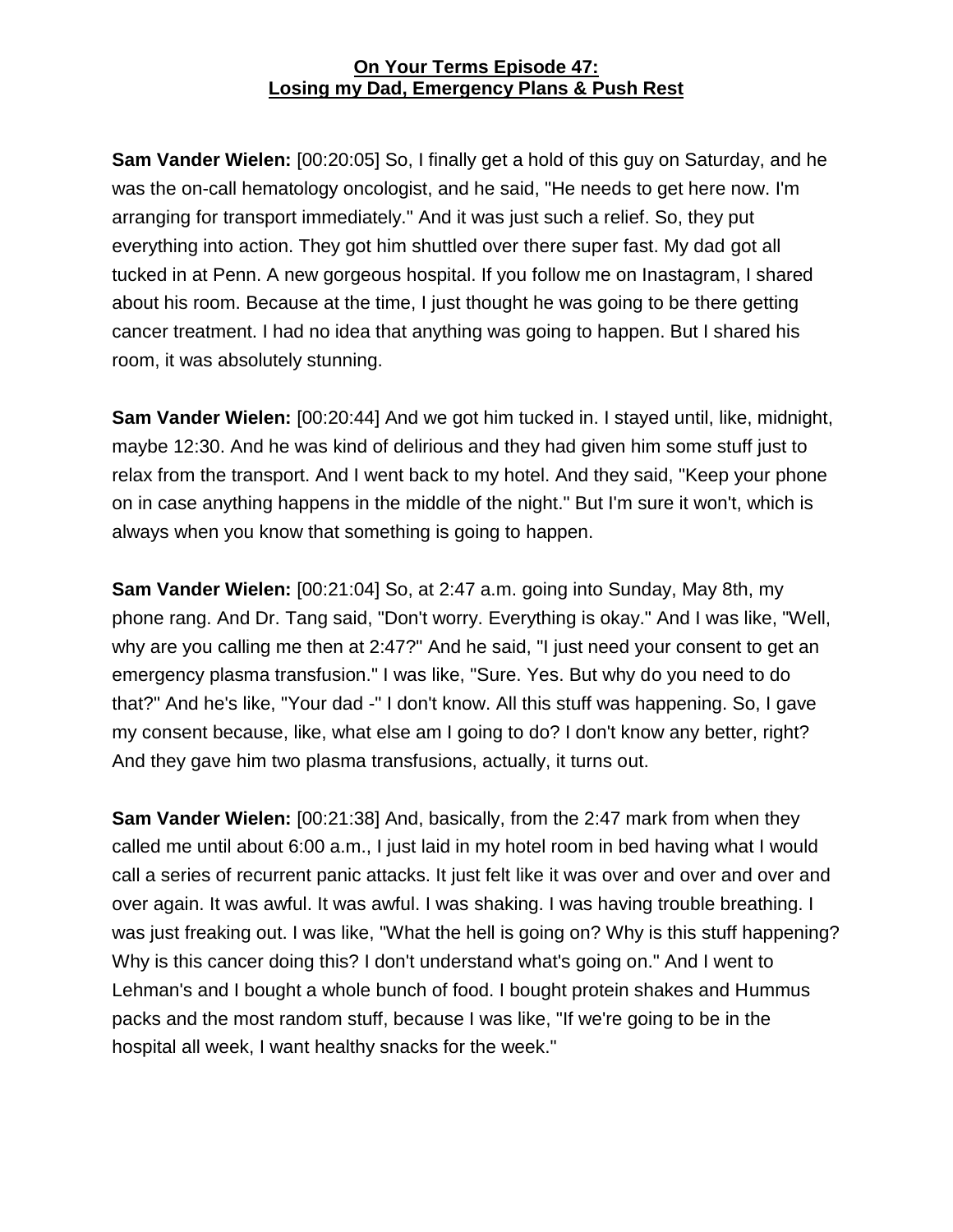**Sam Vander Wielen:** [00:22:22] I get to the hospital at 9:00 a.m., which is when they allow visitors to come in. And they said, "Oh, good. You're here. The oncologist wants to speak with you right away." I was like, "Okay." So, I put my little pretzel snacks and Hummus and all that stuff in the mini-fridge they had in my dad's room. This whole team of people comes in, like six people. And they're like, "We need to talk to you about what's going on." I was like, "Sure. When are we starting treatment? Are you going to start today? Or you guys want to wait a little bit? Or does he need another blood transfusion first?" And they were just like, "I'm so sorry. There is nothing that we can do."

**Sam Vander Wielen:** [00:23:00] And it's just like, "No. No, no, no. I think you are confused. We moved him here so that you guys could do something about this." And they were like, "No. His blast count is 88 percent." Like, 88 percent of his blood is cancer. And it had been like - I don't remember - I think, maybe 40 something percent, which is still horrific. It wasn't that the night before. So, these things were doubling every couple hours when they were taking his blood. And his white count was, like, 157 or something. And I was like, "No, no, no. So, what are you saying? Are you going to start the treatment and then see how it goes?" And they were just like, "No. We can't do the treatment." I was like, "What do you mean you can't do treatment? Like, you can't do chemo for him?" And they were like, "Not if you want to say goodbye to him." And I'm like, "Goodbye? Where is he going?"

**Sam Vander Wielen:** [00:24:08] I was so confused. It was so confusing. And I had to make a series of decisions that I would never want you to make for your parent. And I had to make them on my own. You know, I was by myself and I had to do what I thought was best for him. I want to keep him comfortable. And that was around 9:00 in the morning when they came in to talk with me. I called everybody I could in a panic so that they could get there as soon as possible. I gave the authorization to give him this medication called Hydroxyurea that would just give him a couple more hours to let the cancer calm down a little so that people could come say goodbye. And everybody got there lightning fast, I don't how. The whole day was a blur.

**Sam Vander Wielen:** [00:25:00] Sorry. Well, no, I'm not sorry that I'm upset. But I'm sorry if this is difficult for you to hear. But it's just real life - at least my real life. I, basically, spent the whole day waling. And if you think this is bad, this is nothing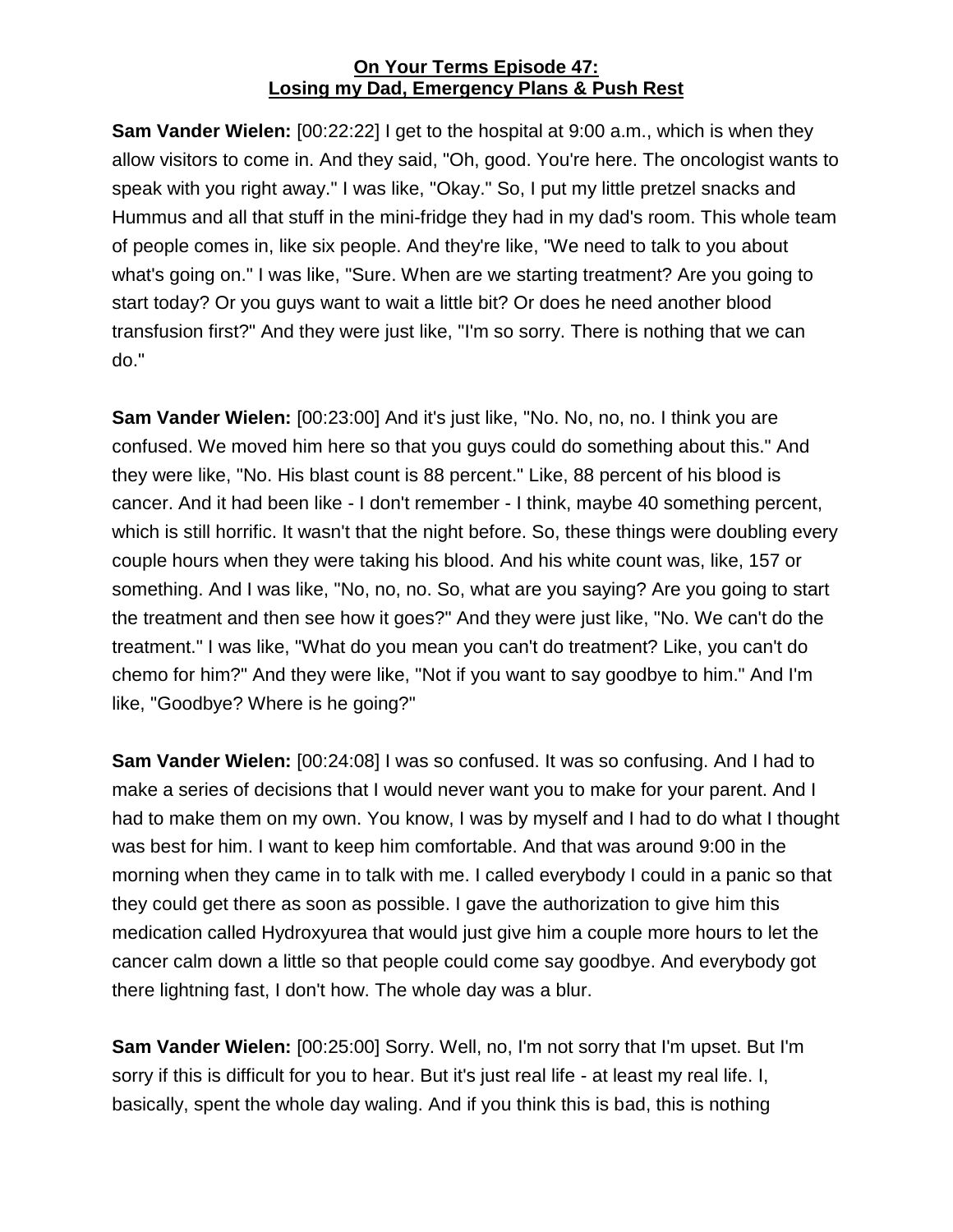compared to what actually happened. And I'm just gripping my dad's arm and just sobbing on him. And he was only awake for the first few hours, not even until lunch I don't think. And after that, he was out and he didn't speak or opened his eyes again. And so, we were all with him for the rest of the day. And he passed at 9:00 p.m. So, it was like 12 hours since they told me. So crazy, right? Maybe it's just me, I don't know.

**Sam Vander Wielen:** [00:25:56] On the one hand, maybe people are like, "Why are you surprised? He had cancer." But I don't know, it doesn't matter if you had tons of heads up, it feels like you got hit by a back truck. And, honestly, it's only been three weeks now that I'm talking with you since this happened. And I still think I haven't totally - I don't want to say accepted it - and those of you who have been through this before might have felt the same. A lot of you have been sharing with me on Instagram that you have very similar experiences, and thoughts, and feelings - but I can only describe it as feeling like he's on vacation and he's going to give me a call soon. I don't think I fully accept the finality of it, or at least I don't want to.

**Sam Vander Wielen:** [00:26:50] So, yeah, that's been my last three weeks. How about yours? It's been brutal. I don't know what I thought grief was like. I mean, I think that in a different way, the few weeks and months after he initially got diagnosed were just as bad but different, because he was still here. But that added a different heart element. And I was really busy taking care of him. But I think that this sadness, the immense sadness and the hole that it leaves, especially when it's somebody who you spend a lot of time with, you communicate with a lot - I really kept him involved in our life here. I was always sending him pictures and videos and Facetiming him - and I think if you have a relationship with somebody like that, the hole is that much deeper when it's gone.

**Sam Vander Wielen:** [00:27:44] And I thought a lot about how the grief hurts so badly because the love was so strong. But that also sucks because, well, the love was so strong and that's why it hurts so bad. And because the love was so strong, I miss him so much. He was really my everything. In terms of both parents, he was the whole package for me. And so, this is an insanely huge loss for me.

**Sam Vander Wielen:** [00:28:11] I appreciate you listening and letting me share. I'm sorry, I guess, for getting emotional, but that's just how I am, and I'm always honest with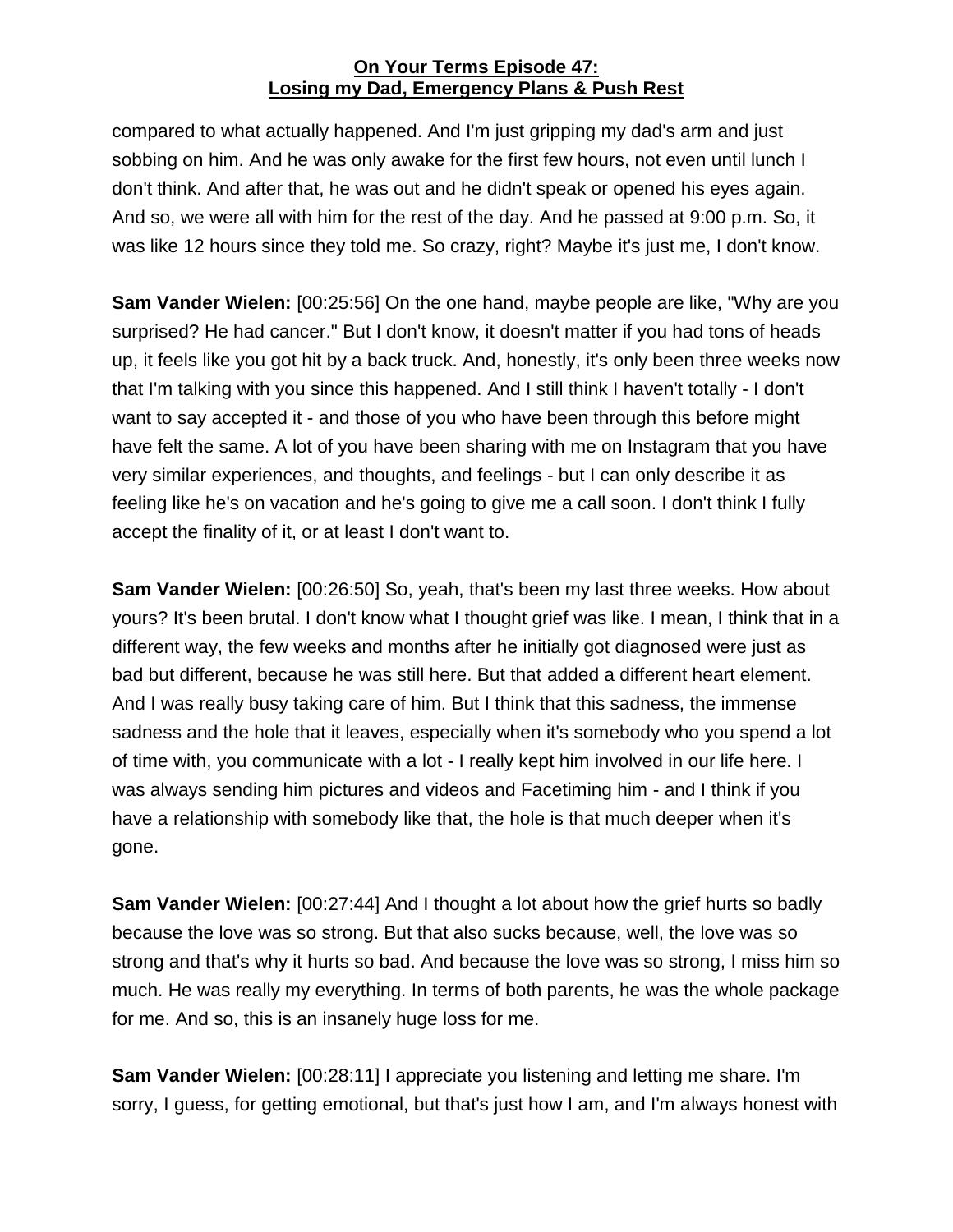you. And I have shared this whole time since he's been sick because I didn't know what else to do because I was like, "Well, if he's going to be sick and I'm his caretaker, this is such a huge part of my life." I was writing content from chemo rooms for years. So, I appreciate you listening. I appreciate you guys being there for the last several years, if you've been around, or if you're more recent, or if you just wrote to me recently on Instagram. So many people have been so nice. People sent me cards from all over the world, and little gifts, and the sweetest emails and notes, and DMs, and everything. And I just appreciate every last one of you.

**Sam Vander Wielen:** [00:28:56] Speaking of appreciation, my team really jumped into action. I was really lucky to have such a great team of people working for me. And whenever people say, "It's so nice that your business is just able to keep running," yes, it is. And it's definitely that way because I have set it up in a way that allows me to be off or to just have super flexible schedule and don't have to worry that much. But it's also nowadays able to run that way because of an incredible team.

**Sam Vander Wielen:** [00:29:27] So, thank goodness I hired my first fulltime employee, Lindsay - shoutout to Lindsay - who's been a lifesaver. I mean, she's just been a lifesaver overall, but she's also been a lifesaver in this situation, and has allowed me to really take my time and do what I needed to do.

**Sam Vander Wielen:** [00:29:44] And the same goes for Margo, my marketing manager, who also jumped in on all things marketing and fills in the gaps everywhere she needs to. And coordinated with my new social media manager, Lauren, to pump out really helpful content the whole time without skipping a bit. We didn't miss a podcast episode. Not that there would be anything wrong with that, by the way, but it's kind of cool that the business can keep running even without me.

**Sam Vander Wielen:** [00:30:09] And the content that they created was really real looking and in real time even though it wasn't. They were sharing things on Stories. They were creating Reels with video that we have taken a long time ago. They have created podcast episodes out of audio from elsewhere, like, it's really cool. So, shoutout to everybody on my team. Leanne held down everything with our customers. She's our customer success manager. Everybody on the team was just so immensely helpful. Lydia handles all my tech behind the scenes. Kim handles all of my personal and admin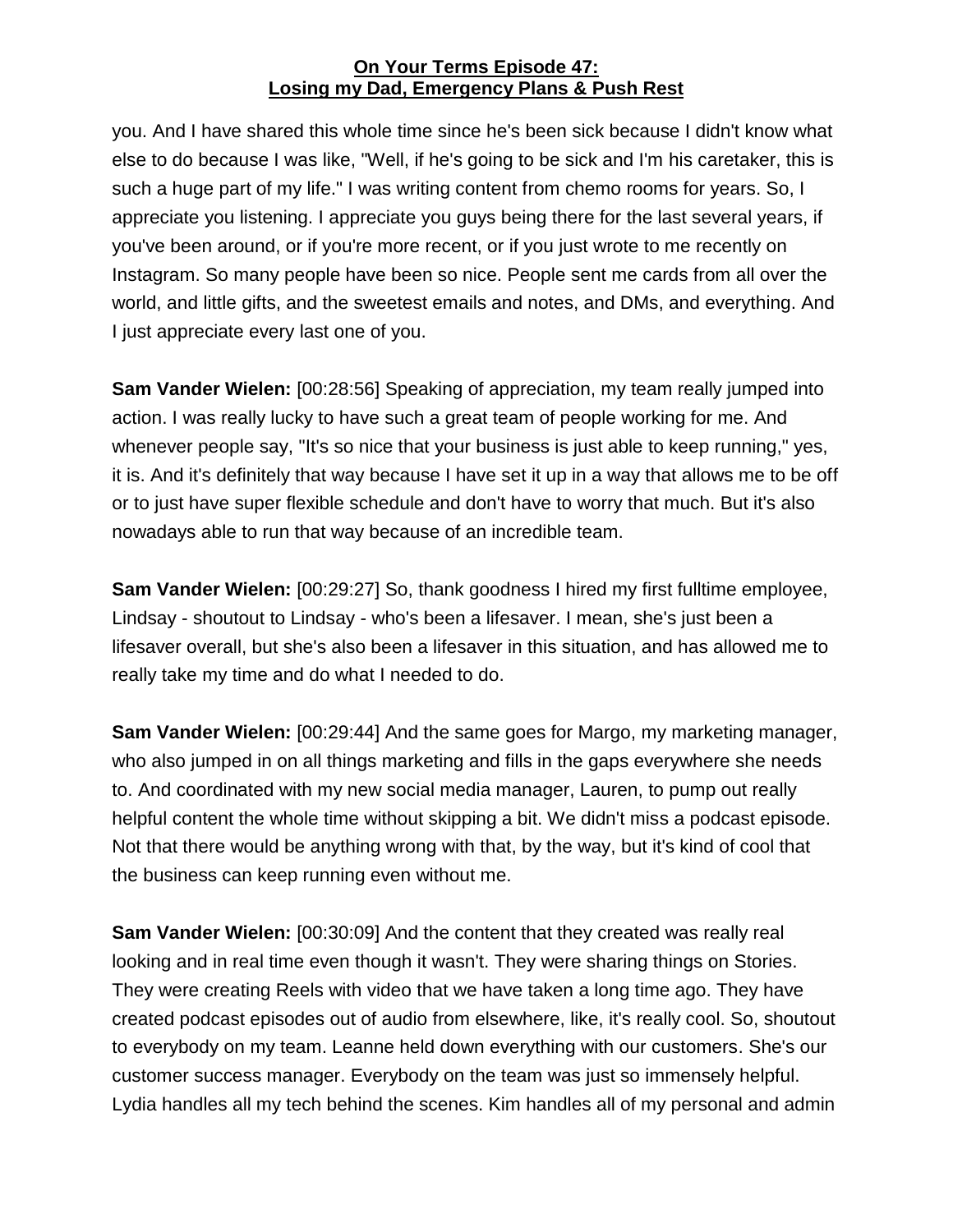stuff. Christina does all my graphics design. Like, so many people that are working so hard and all this stuff all the time. So, I really appreciate it. And my podcast team, obviously, YouTube team with Katie Steckly. Everybody has just been amazing and I really appreciate it.

**Sam Vander Wielen:** [00:31:05] So, on that note then, I just want to share with you kind of what's been going on in terms of taking time off from work and what I see kind of in the future. And then, I'm going to share some tips with you about what I had in place and what you can put in place in your own business that helped me to do this, so that if something this bad happens in your family, you can take time off. But, obviously, we should be prepared for those kinds of things. But, also, so that if you want to take a vacation, or you just want to take the summer off, or a month off, or whatever, you could.

**Sam Vander Wielen:** [00:31:38] So, basically, once all this happened, as of May 2nd, I was out, that's the day he fell. I thought I'd be out for a week or two as he recovered. Obviously, that turned into then bereavement leave. And I had always said I wanted at least a solid three weeks. That just what sounded good to me. It's kind of funny, looking back, like, I didn't know anything about bereavement. And I don't know why I thought three weeks was enough. Now, I will probably tell somebody a month at least. Because I, honestly, don't feel totally ready to be back. I feel ready to do certain things. But at least my biggest symptom so far of this, beyond said, is being exhausted, which is probably related to [inaudible].

**Sam Vander Wielen:** [00:32:28] But I am just exhausted. I feel like I run a marathon everyday even if I didn't do anything. So, it's hard to have a lot of energy, especially in our line of work where it's a lot of outward stuff. And for any of you who are working with clients still, then that's really hard too. You have to have a certain energy and awareness for you to do that. So, I don't feel ready for that at this moment. I feel ready to do certain things. Like I said, it's only been three weeks since he passed.

**Sam Vander Wielen:** [00:32:56] Well, I know a little bit about how this will impact my business. One thing is that that product that was set to launch on June 1st will not be, obviously it's June 2nd right now as I'm recording this. It's not even going to launch when we had hoped. I had planned to just push it back a little bit.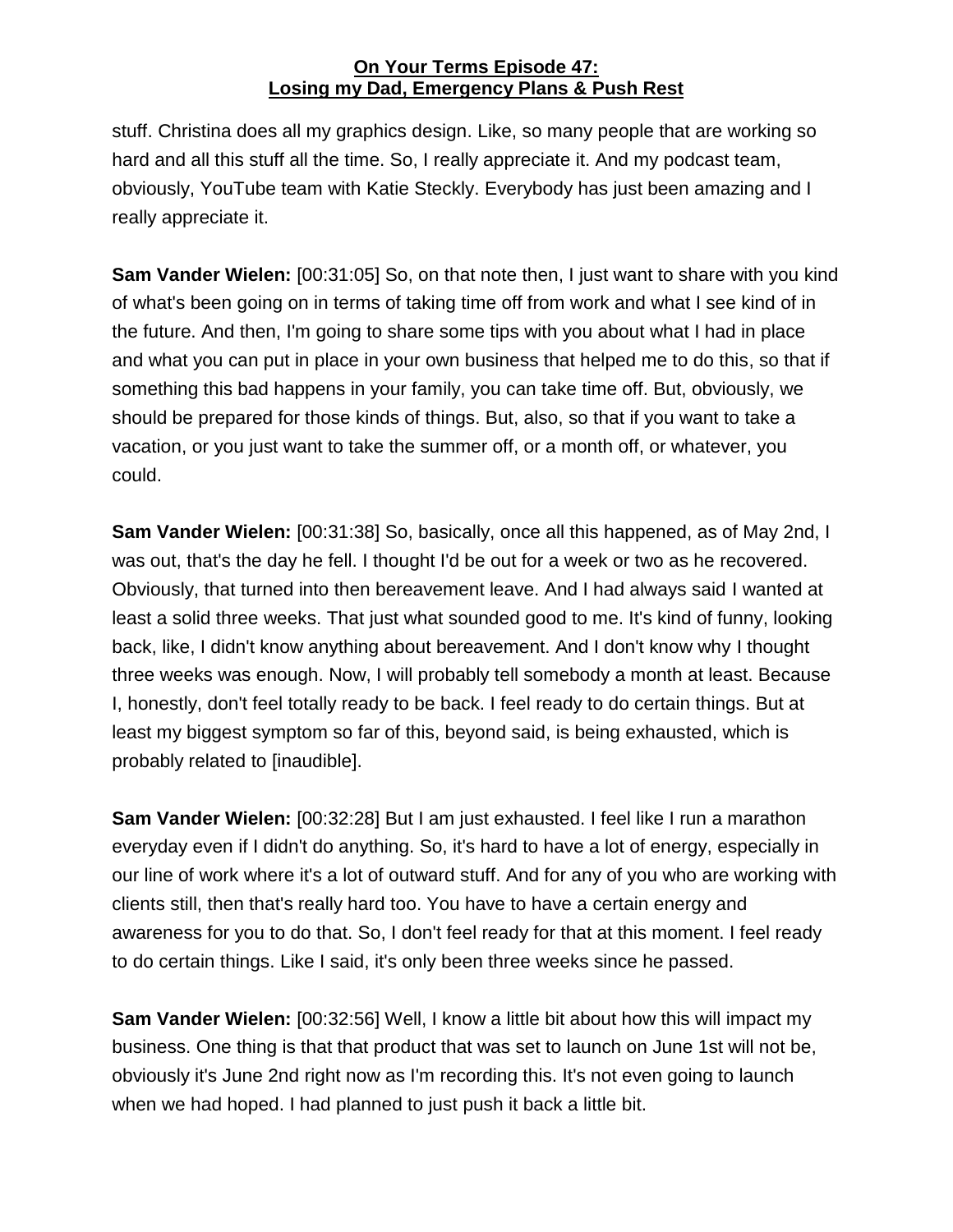**Sam Vander Wielen:** [00:33:16] And I think the biggest thing I've taken away from this experience so far is, it's time to rest. I found myself, like, I kept telling my dad that, when he was passing. I was just like, "You've done so good. You did so good. It's time to rest." I feel the same way towards myself. I feel like I have worked my ass off to, not only build this business, but to protect my dad and to be his advocate for the last threeand-a-half years. And if you had ever been a caregiver or you know someone who's been a caregiver, it is so hard. It's so hard because it's physically demanding but it's also emotionally and mentally demanding as well. It's very stressful, especially if you handle the financial aspect, insurance stuff, which I did. That's a lot on top of being sad, all this stuff. So, I am just feeling this immense message cropping through into me to rest.

**Sam Vander Wielen:** [00:34:14] And I'm going to talk a little bit about this at the end, this push and rest phenomenon, what I've been thinking and feeling about that. Because, to me, I had my time where I was like off-off. I didn't do anything. I went out to eat everyday. I walked everyday. I was, like, off-off. I feel like it's helpful to start doing a little bit of things here and there, but really taking my time. And this isn't the season for, like, full throttle Sam. Because full throttle Sam will constantly be building a funnel, constantly launching something, constantly improving my product, coming up with a new idea for a product, doing paid speaker training, doing all this stuff. And that's my status quo. And I just don't feel that right now.

**Sam Vander Wielen:** [00:35:03] I feel like this has changed me permanently. I have no idea. But like the puppy that I wanted to buy and adopt the day we left Panco or something, I had to go buy a [inaudible]. And there was a puppy left for adoption and I said to Ryan, "I'm adopting that puppy." And he's like, "We are not adopting any puppies right now. No. It's not the time to adopt that puppy." I feel the same way about making any sort of big business or life decision in general. It's just not the time. So, I don't know if this will be my long term attitude, but I feel like this has changed me. I feel like it's made me just want to slow down and appreciate it.

**Sam Vander Wielen:** [00:35:42] And I don't think that actually means much of a difference in terms of business revenue. I have not ever worked like I had always have prided myself in not working lots and lots of hours. But I always am thinking about the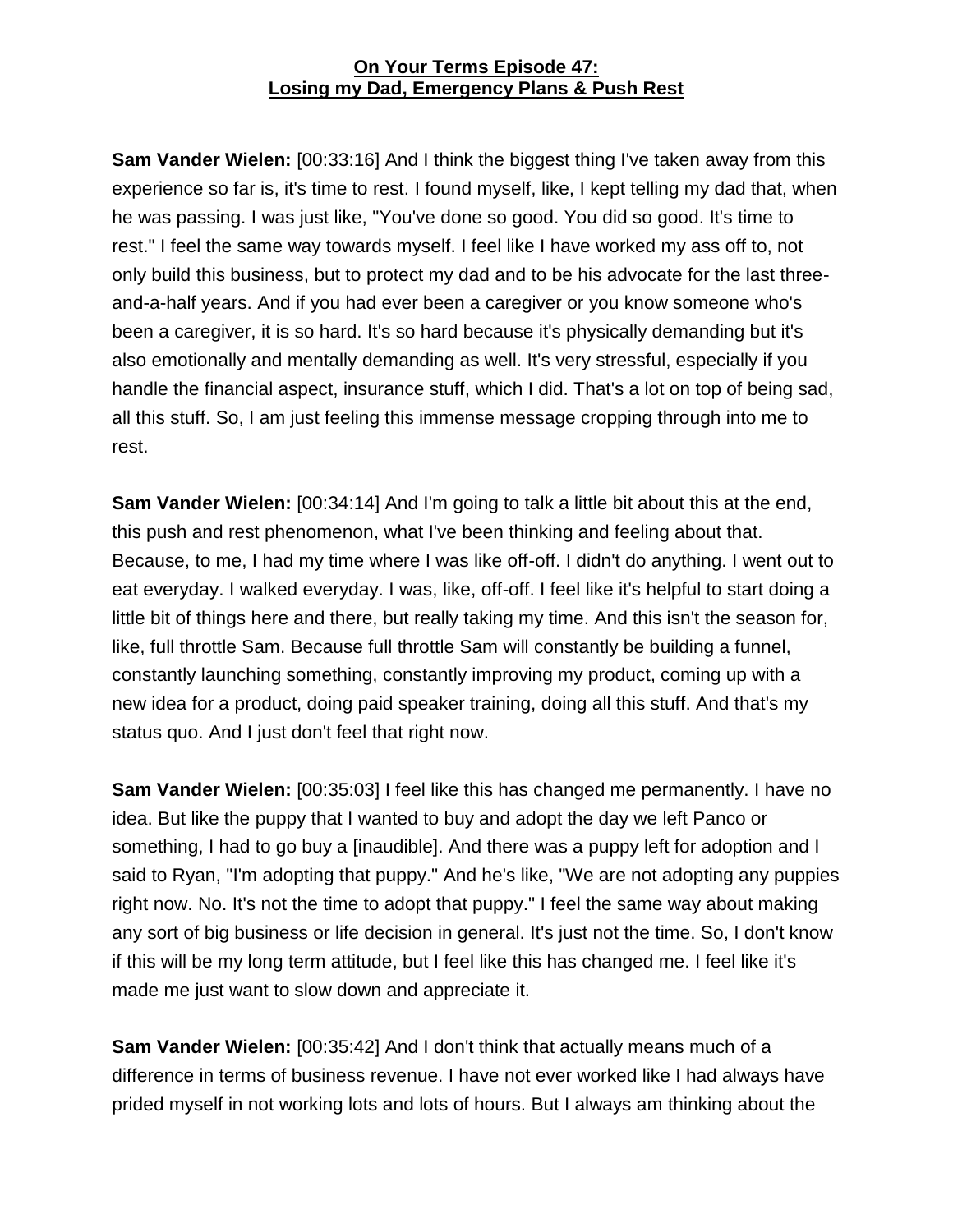business and I wasn't necessarily taking time to relax, which I think is more of what I'd be looking for moving forward.

**Sam Vander Wielen:** [00:36:05] Okay. So, let's talk about what you should have in place so that you can navigate this types of things in your business or, like I said, just even take time off. If you want to have a smoother business that allows you to have this life blips where things come up, first and foremost, you have to have an emergency SOP, a Standard Operating Procedure. I've talked about this a lot before, but you need to have an emergency SOP in place in your business even if you're the only person in your business. If you don't have anybody that works for you or anything like that, I had this before anybody ever worked for me. I will link to the post below that I've done on this. I've done, I think, a Reel and an Instagram post on this, so I will give you all of my best tips there.

**Sam Vander Wielen:** [00:36:48] But, basically, the reason you need an emergency SOP in place is because I wanted something in writing that live in Google Docs that was, essentially, like, once I push this detonate button, these are the things that I want to happen in what order. Whether you're doing them right now or let's say you write this now, and hopefully you don't need it, hopefully you don't ever use it, but a year from now something does happen and at that time you have a VA, then that person will be able to take this SOP.

**Sam Vander Wielen:** [00:37:21] So, in my SOP, for example, it was who I had to notify and then who they had to notify. They had to let other people know. So, in your case, it might be you have to let all of your clients know. And maybe your VA has to let your web designer and your graphic designer know. I don't know, whoever is doing some things for you, or somebody who edits your podcast, or something like that. So, if there's anybody to notify, that was kind of my step one that everybody would be aware of what was going on. And then, they would all have their own little procedures in place based on my SOP. It would be like certain things got shut down, certain things got paused, certain people got notified. So, that was kind of the first step.

**Sam Vander Wielen:** [00:38:03] The second thing I did was I wrote an email, right in the SOP, that would go out to all of my clients. And it would say like, "Hey. This is what happened. Therefore, I'm going be out of the office." I gave them somebody to contact.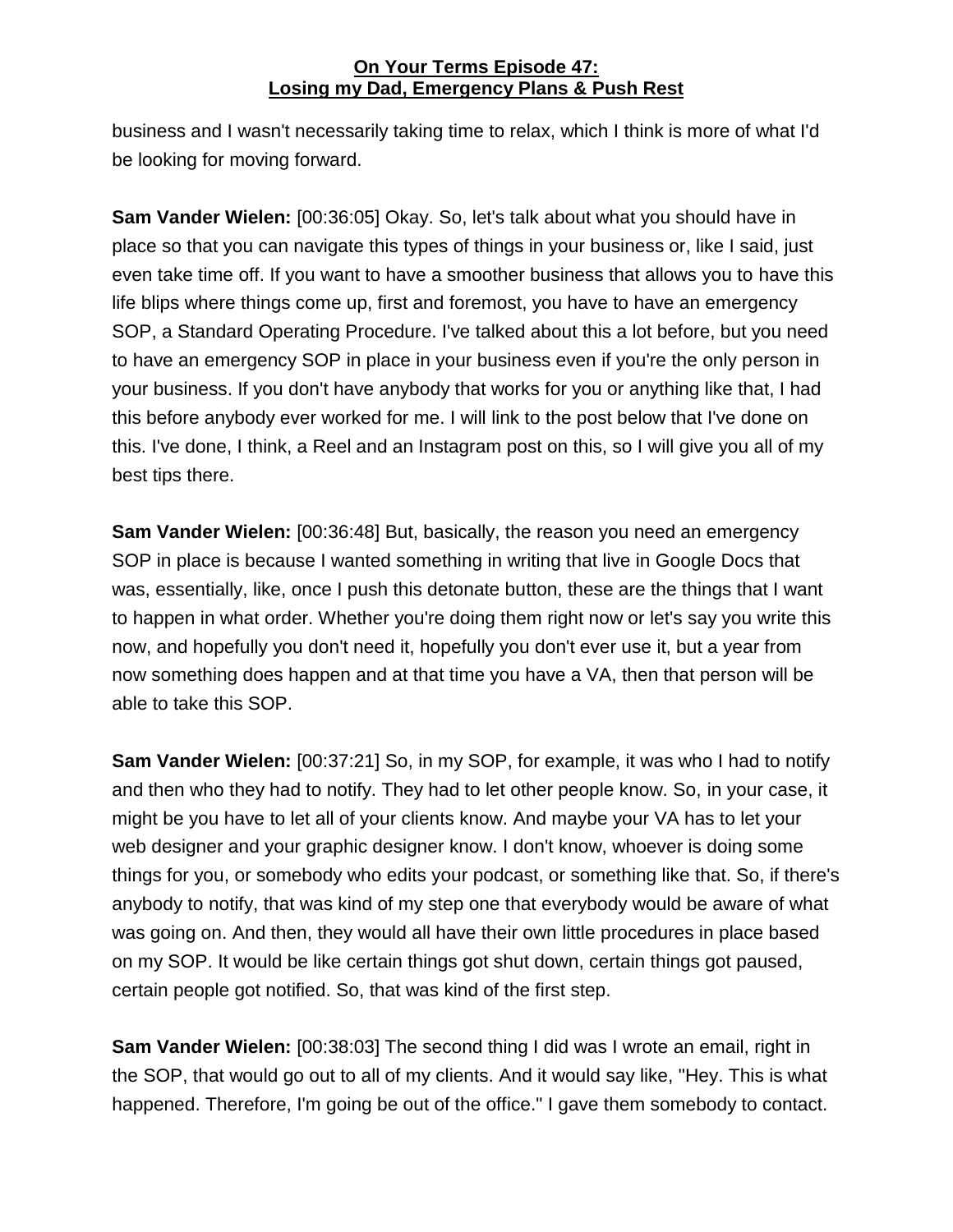Or if you don't have anybody to contact, you just say, "I'm out of the office." That's okay. If you want to give them a resource in the meantime or some other thing, that's great. But I had that pre-written so that it was literally a copy and paste. So, when I wrote this, nobody worked for me, so it would have been me doing it. So, at least I would have literally been able to copy and paste that into an email and send it out in one minute. But, now, I have a team and so the team knew to take this email and send it up.

**Sam Vander Wielen:** [00:38:47] I also wrote a social post that went into my community for all of my Ultimate Bundle members. So, that was the same thing, that got posted. The graphic for it was already designed. Everything was done. And I had a list in there of who to notify, what I wanted you to say, what I wanted to do with appointments, all of this kind of stuff.

**Sam Vander Wielen:** [00:39:07] And then, from there, it was who's going to take care of what. So, as you build out a team, it was who's going to own certain things, what things on your docket are going to get paused, what things do you want to continue. Like, do you want somebody creating content without you reviewing it? Or, if you have a team, is there somebody who could review it for you? Do you have a bank of evergreen content - which we're going to talk about in a second - that somebody could go to and use and post when you're out? You could put a link there to that. Anything that you can do.

**Sam Vander Wielen:** [00:39:41] Basically, you need to be clear about what do you want to keep running, how do you want it to keep running, and who is responsible for it. That's what you need to outline in this emergency SOP. As your business changes or grows, update it. If you get people on the team, update it. Assign certain things to people. And as you hire - this is really important - make sure that people have to review it as a part of their onboarding.

**Sam Vander Wielen:** [00:40:08] So, it was a required reading for our team because, you know, I had the benefit of knowing that my dad was sick. And so, I would have everybody who came on, I would say to them, "Look, my dad has cancer. Something could happen any minute. I've created an emergency SOP. You need to review it." And they had to sign off that they read it. So, everybody was very well-aware. It's like emergency drills that we used to do in school.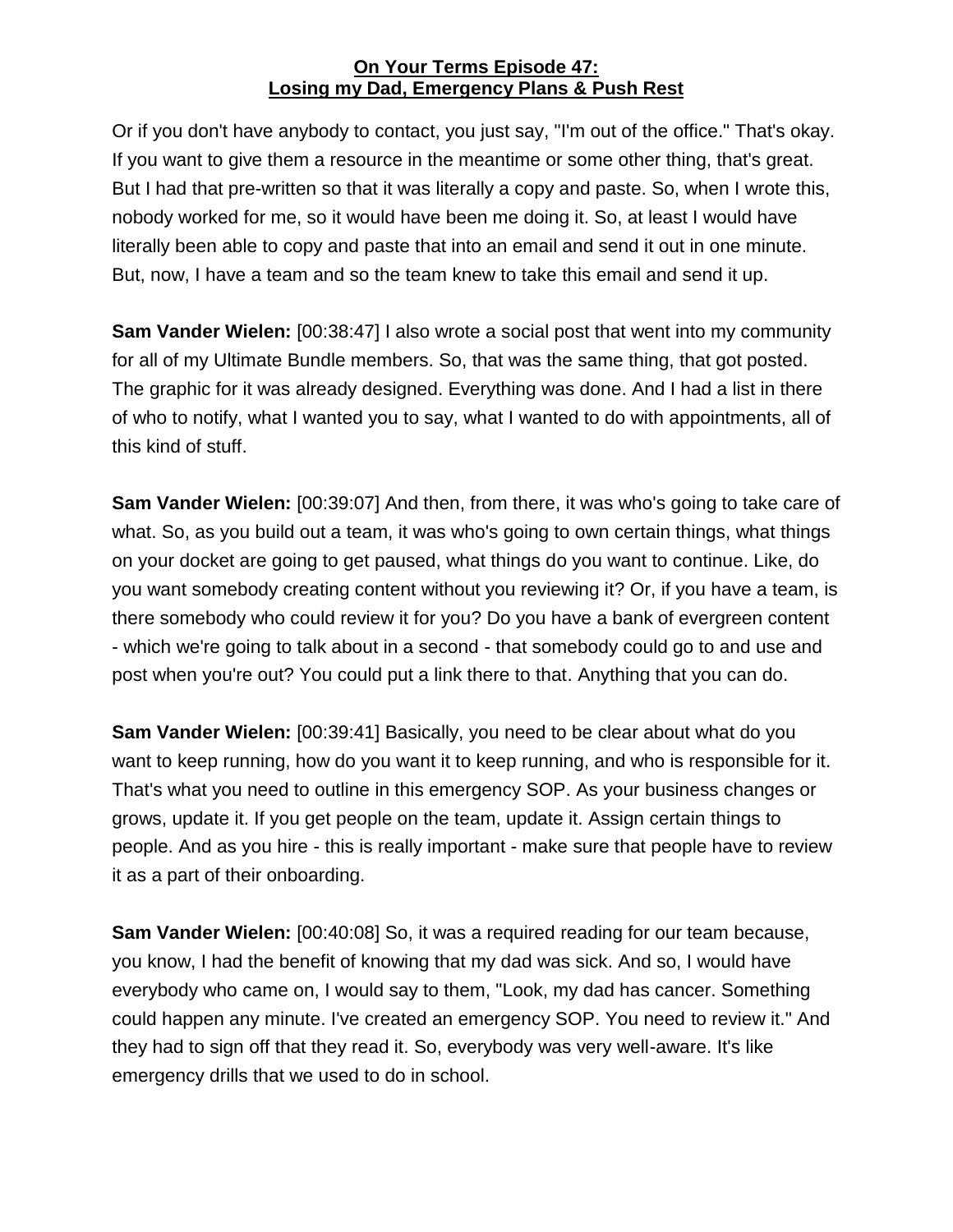**Sam Vander Wielen:** [00:40:30] The other thing, something that's helpful to have in place - and I know this is easier said than done - is to have multiple revenue sources. I think it's a reason to be motivated to diversify your revenue streams now before something happens. For example, if you're only relying right now on private coaching, and that's the only way you make money, if something happens, you are essentially just dried up.

**Sam Vander Wielen:** [00:40:58] For me in the past month, we made almost as much as we normally make in any given month when I'm working full time. And I, literally, didn't show up a second for the whole month. And we probably would have been just normal, except we had this massive issue with Facebook Ads. Facebook Ads kept getting rejected and then they were pulling down all these other ads and all that. It's all straightened now. But if that hadn't even happened, I bet you things would have been really normal. So, basically, it was still a very, very profitable month, even though I didn't do a thing.

**Sam Vander Wielen:** [00:41:29] So, it's helpful to have multiple streams of revenue, including a more passive one or a self-service option. If you are wondering how to put that kind of evergreen passive system in place in your business to sell something on autopilot, go back and listen to Episodes 12, 13, and 14 of On Your Terms because I did a little series for you on how to build an evergreen business. That's what I've done.

**Sam Vander Wielen:** [00:41:56] The third thing that I would have in place if I were you is batching, a batching system, a batching habit. Because, essentially, you don't know when something could happen. But, also, the same thing for this vacation situation, or some other happier occasion, or you want to take a month off. Like, I think I just saw Amy Porterfield this week posted she's taking a five week sabbatical. So, if you have things batched and you get in the habit of batching, then you will have things already prepared that can be pre-scheduled and planned to be posted without you doing a thing.

**Sam Vander Wielen:** [00:42:30] I didn't see any dip in the podcast in downloads or listens or anything like that. I mean, the episodes are always batched and planned and posted but, usually, I'm around to help promote them. I didn't see any difference. So, maybe you guys don't need me. I don't know, as long as I record them, I think it's fine.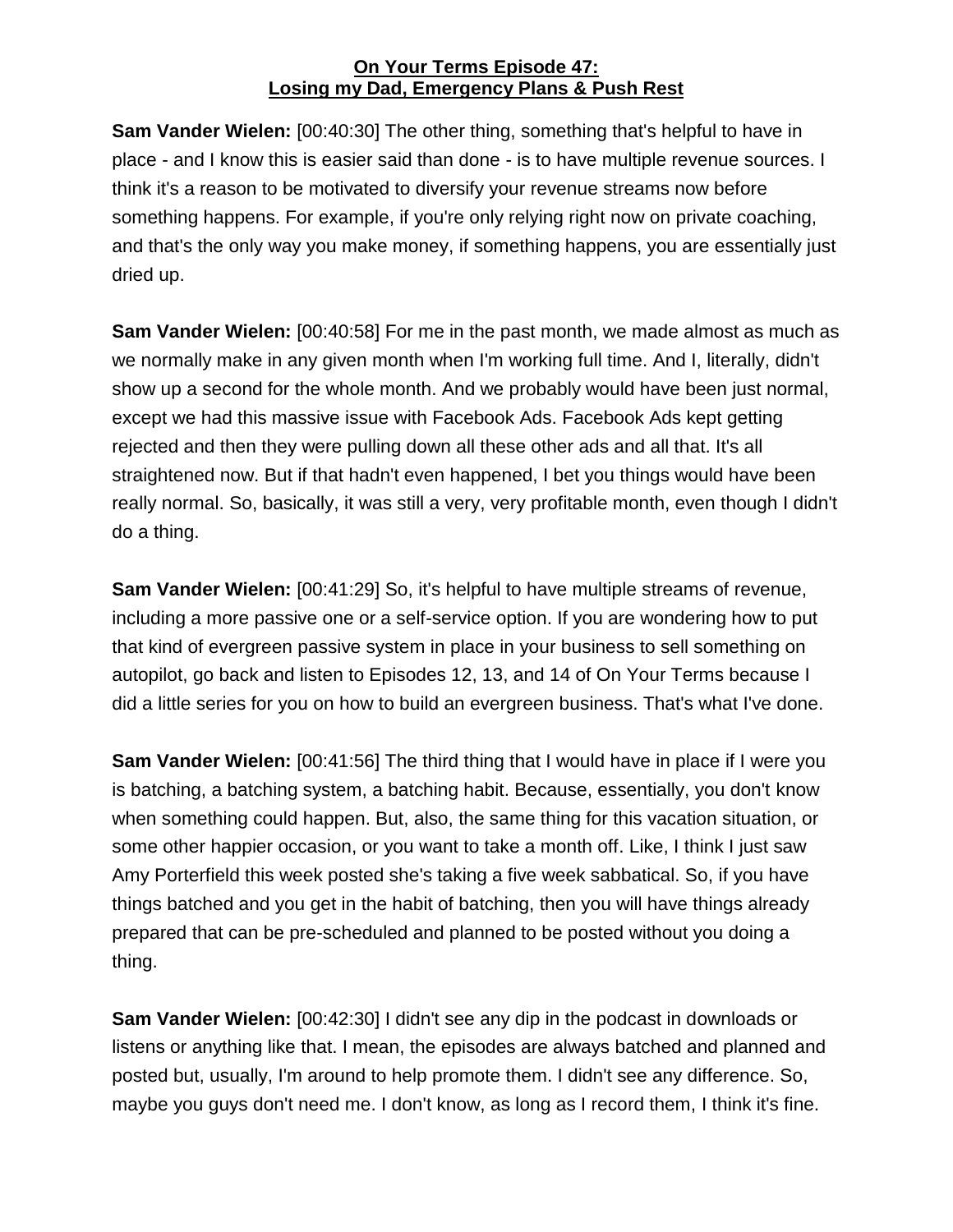**Sam Vander Wielen:** [00:42:49] So, I want you to get in the habit now. And if you can stay ahead or you know you want to take a month off, you get in the habit of batching and stuff like that, and then you will be able to take it without stressing and worrying whether things are still going out. I would do this especially for big pieces of content, like YouTube and podcast or blog post if you do that. And definitely for writing to your email lists consistently and making sure you don't go dark if something happens. I think that's super important.

**Sam Vander Wielen:** [00:43:21] I think another tip I'd have for you, too, is that, in an emergency situation, it's very important to prune. So, you don't need to necessarily continue posting exactly the way that you normally do. But it would be great if we could continue your cornerstone pieces. So, like, if you have a podcast, it would be good if a little podcast episode still went out. If you have a YouTube channel, the same thing. If you always email your list, I want you to still have emails going to your list so that they're not being quiet.

**Sam Vander Wielen:** [00:43:51] So, just the big stuff. You don't need to worry about Stories and Reels. Like, the team jumped in and created a bunch of evergreen Reels. But we would be totally fine without it, too. I think it was more important that we kept the bigger pieces going. We always had an email going out. We always had a podcast episode up. That was really all I cared about. And I have a funnel with a free legal workshop called Five Steps to Legally Protect Your Business that runs all the time and has tons of people coming into it all the time. And so, as long as those main pieces are running, I was totally fine pruning and letting the little things fall off to allow the main stuff to grow. So, keep that in mind.

**Sam Vander Wielen:** [00:44:31] If you are interested in starting a podcast or starting a YouTube channel or you want to explore some more of this cornerstone content creation, not relying so much on social media, go back and listen to Episode 38. I did an interview with Katie Steckly who owns Creatorly Media, and she's a podcast and YouTube expert. It's super helpful.

**Sam Vander Wielen:** [00:44:51] The next thing you want to do is keep up with your email list. Hopefully, you're already writing to your list consistently. Ideally, you would batch the emails that would go along with whatever those cornerstone pieces of content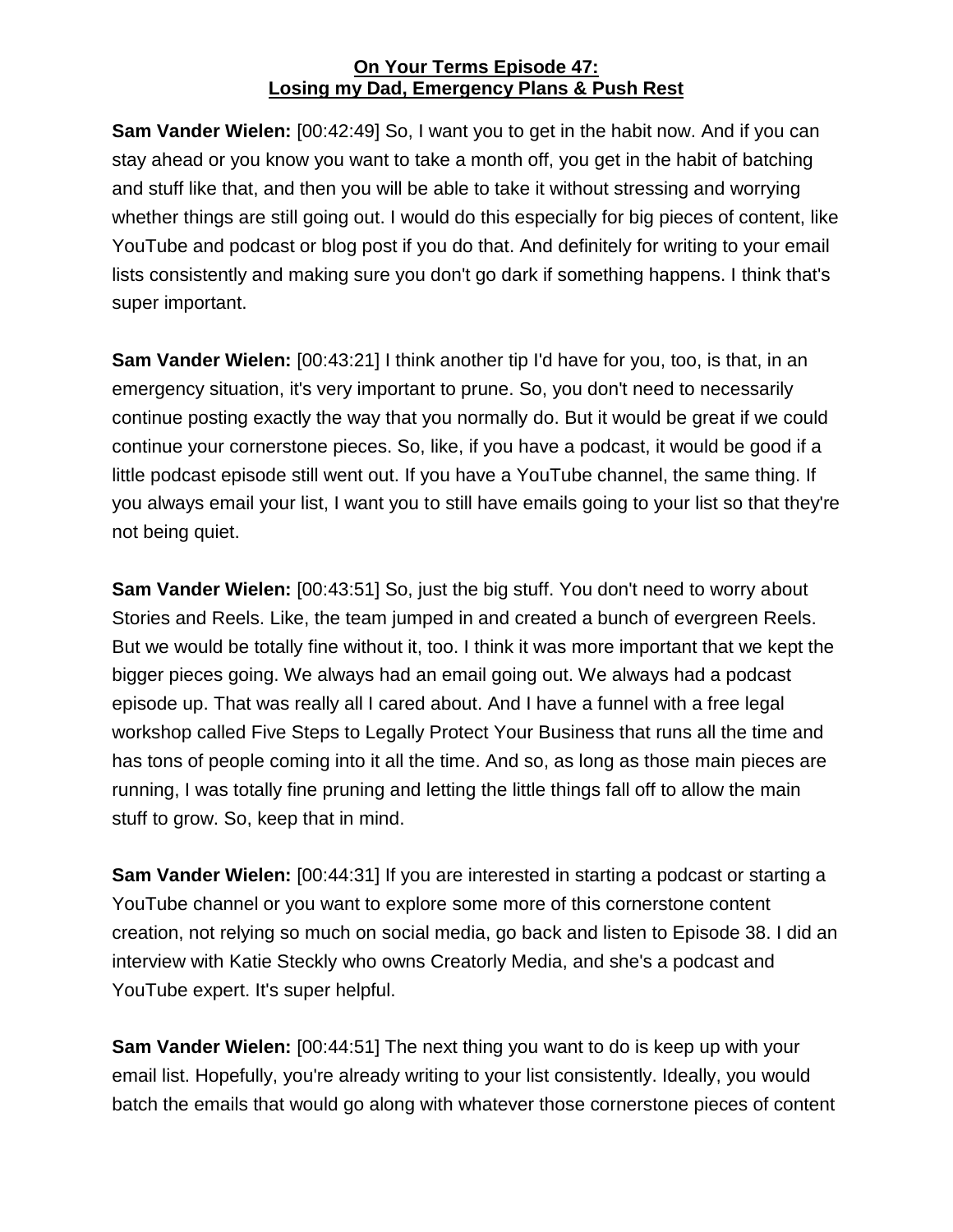are. So, if you have a podcast and send out an email about it every week, then I just want you to be able to keep up with that. So, what was helpful to me was that I batch record my podcast. And then, when I record the podcast, I write the emails that go along with them right away so that, not only is the podcast fresh in my mind, but I was always doing that so that if something happened with my dad, these things would have just been able to be scheduled. So, even if I had not had a team, it obviously would have been a lot more work on my end, but at least I would have had the content that I could have copy and pasted and batch plan them in ConvertKit, which is what I use for my emails.

**Sam Vander Wielen:** [00:45:40] If you need some email tips about building an email list and all that kind of stuff, you can listen to Episode 45 of my podcast where I talk about legally legit email tips.

**Sam Vander Wielen:** [00:45:49] It's also very helpful to keep a bank of evergreen emails on deck so that you can easily just hit schedule for, so you could draft emails in ConvertKit and leave them there. And maybe they point people to a piece of content that you've done, like a blog post or a podcast episode, or to your website, or to your offer, or to your Instagram. It doesn't really matter. But if you have a little bank - let's say, if you have three to five - that gives you almost a months worth of emails that would be in there and you could just leave them as drafts. And if something happened, you could just go in there, boop, boop, boop, put in the dates, and you'd have a month's worth of one email per week going out to your list. That would give you a month off of that.

**Sam Vander Wielen:** [00:46:30] And that alone, like, we kill ourselves going all over the place in social media and all that kind of stuff. If you were just actually emailing your list with good content, and creating engagement there, and asking for a sale, blah, blah, blah, you'd be doing much better than running yourself rugged on social media. That's my opinion. So, keep up with that email list.

**Sam Vander Wielen:** [00:46:45] The last thing that you should have in place in order to navigate this kind of thing is a team or hire someone. I'm not saying that you should hire somebody now if you're not a position to so that you plan for some sort of emergency. I hope nothing ever comes up. But if you're putting off hiring, I want to tell you to stop it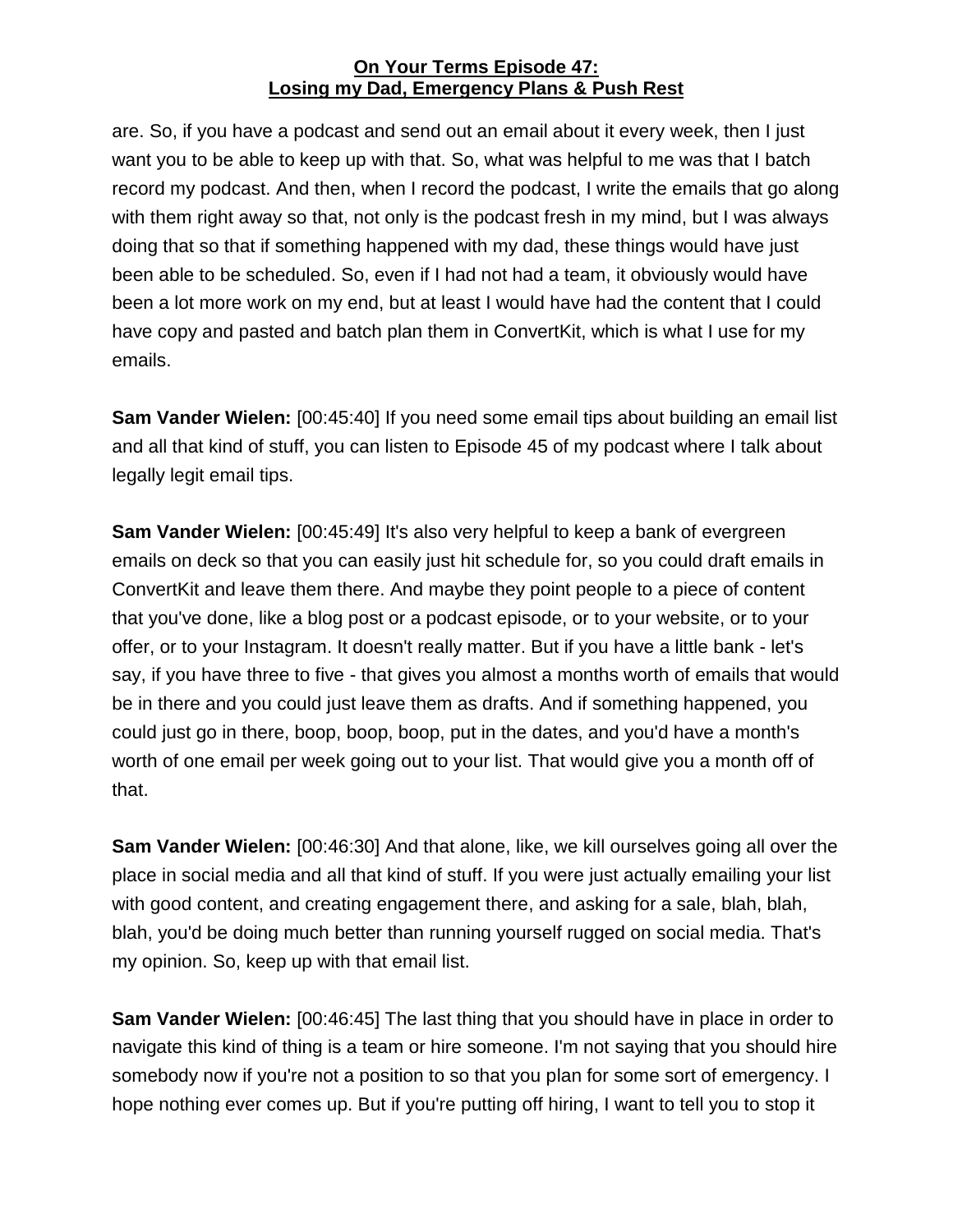right now. I wish somebody would have told me that before. I can't tell you how immensely helpful it has been to hire Lindsay, my first time fulltime hire, knowing that I have somebody there. And you don't even have to hire an employee. Obviously, it took me years and years too.

**Sam Vander Wielen:** [00:47:21] You know, I had a pretty big team of contractors that has ebbed and flowed as I've learned what and who I need and all that kind of stuff. But even just hiring my first VA - Leanne was my first VA. She's now our customer success manager - Leanne was just such a huge relief to somebody else there. Somebody else who could have stepped in. Somebody who could have contacted all those clients. Somebody who could have scheduled those emails for me. But having that emergency SOP in place, that I talked about earlier, is what she would live by. Let's say, you just had a VA, that's the document that you would give to your VA to know where those emails were, to have the link to them, to have those emails pre-written, to know what tag to use in ConvertKit to send those emails to those people. All of this stuff, any of the information that somebody needs to get the job done should live in that document.

**Sam Vander Wielen:** [00:48:17] So, I'm just here to say, if you've been considering hiring, don't put it off, because it will be immensely helpful for this types of situations and/or to getting you removed from the little day to day stuff in your business so that you can focus on the bigger picture stuff. Because I think that has been the biggest benefit to me so far.

**Sam Vander Wielen:** [00:48:37] Last but not least, I want to talk to you about this concept of push and rest. So, I talked about this on Instragram the other day in Stories, and then all these people were like, "Yes. Please do a podcast episode on this." So, there are times that we need to push and there are times that we need to rest. I don't think this is any sort of amazingly unique idea that I have here.

**Sam Vander Wielen:** [00:48:56] But I sort of talked about this in Episode 32, when I asked whether we should always be in growth mode. And what some other options were for ambitious people like us. And how in our industry, in a capitalist society, there's always this emphasis on more, more, more, bigger, faster, better, stronger, more money, more revenue, eight kabillion figures in 60 minutes. The figures get higher, the timeline get shorter, the amount of work gets lost. It's ridiculous. And it's all being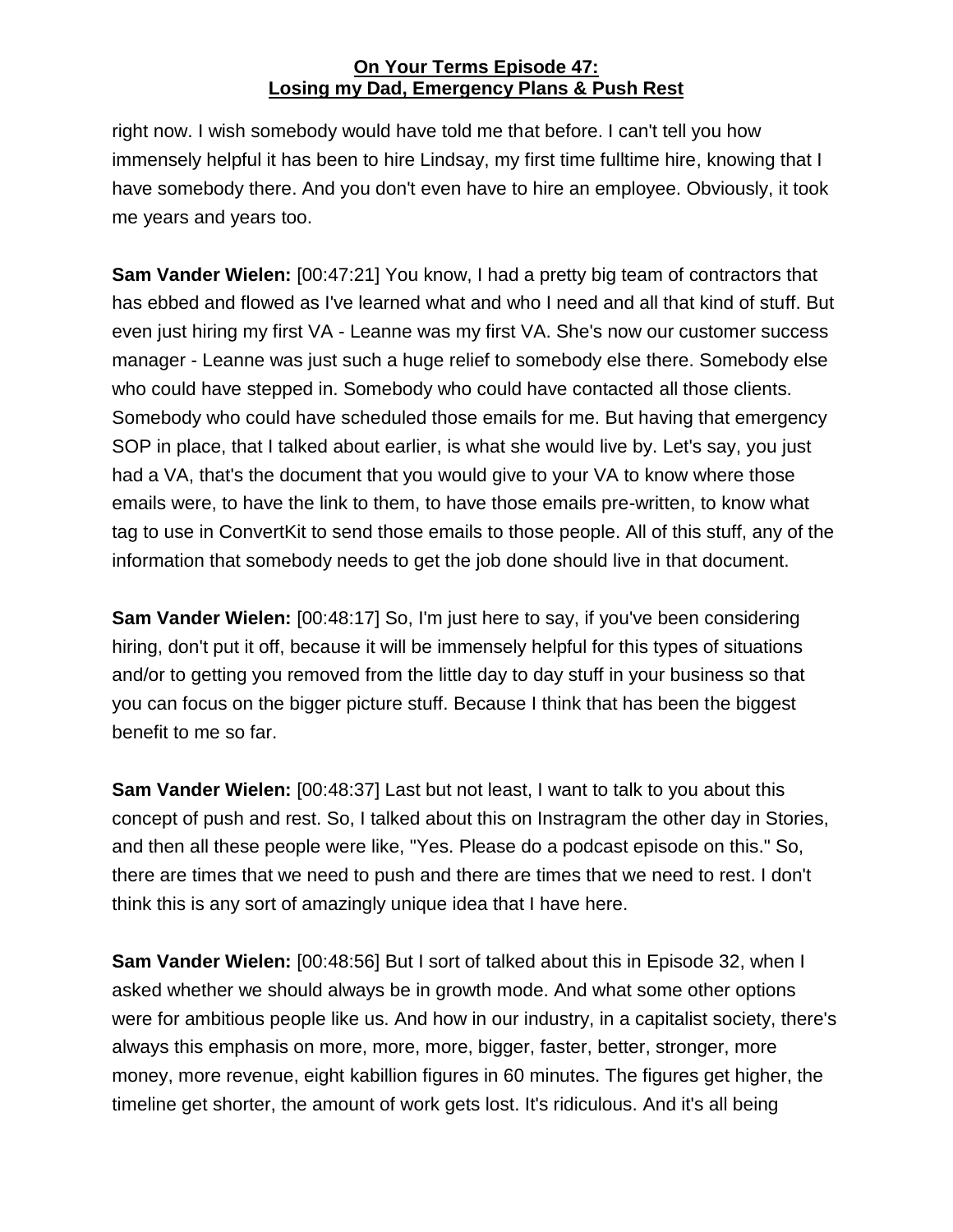pushed on you to buy more stuff and spend more money on the very coach, that's telling you that it's the whole thing, which actually is next week's episode all about whether or not you need a business coach, but I digress.

**Sam Vander Wielen:** [00:49:44] But I feel like the last month has just been a really good lesson in this push-rest balance. It's a careful balance because sometimes we can confuse avoidance with rest, in business especially. And so, sometimes what I see are a lot of people putting certain things off because they're like, "I'm going to wait. I'm going to wait until this thing is perfect. I'm going to wait until I feel better. Wait until I rest. Wait until whatever." And they're not going to show on camera or not start a podcast until they have a larger audience. Or not email their list until they have more people.

**Sam Vander Wielen:** [00:50:23] So, I think there actually is a time and a place for pushing yourself. And I've thought about that a lot in the last month, where I didn't want to do a damn thing. I just want to lay around. I want to cry. I would love to just watch Netflix. By the way, watch Senior Year on Netflix if you haven't yet, it's amazing. But I didn't really want to do anything. I knew that that wasn't good for me physically, mentally, emotionally. I also knew it wasn't what my dad would want for me because my dad loved that I was so athletic. And he took a lot of pride in how interested I was in sports and how I could pick up any sport so easily and all this kind of stuff.

**Sam Vander Wielen:** [00:51:08] So, there have been a lot of moments over the last three weeks where I've been like, "No. You need to push yourself to do this." And I'm not talking about, "You're exhausted but you keep pushing through it anyway." I'm talking more about coming to a crossroads where I have an opportunity to do something, but I can choose to either go out there, be uncomfortable, put myself out there, try something new. In my case, be social when I don't feel like being social. Exert myself when I feel like just crying under the covers. I physically sort of have the energy but it's just like I'm at this crossroads and I can kind of decide. I know you know what I mean.

**Sam Vander Wielen:** [00:51:49] And I think that other times, we push so hard that we then force ourselves to have to rest. People like me, what I used to be like - hopefully, I won't go back to this - is that I would go so crazy that then rest was a requirement, because I literally couldn't take it anymore. I am now trying to find some more - since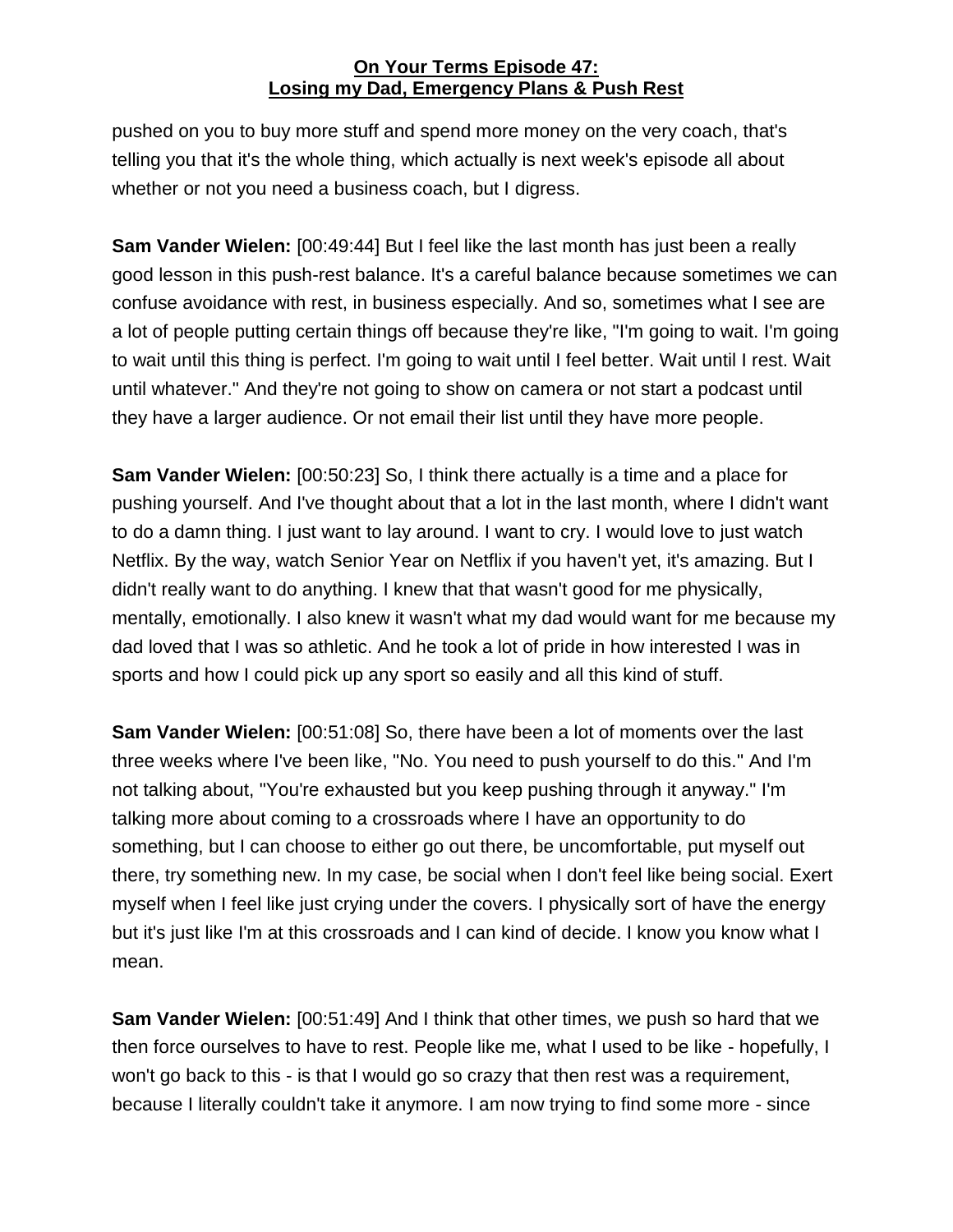this is a podcast, not a video, you can't see what I'm doing with my hand - of a squiggly wavelength type situation where you push a bit and then you rest a bit, .so that you're ready to push if and when you want to. And you're ready to rest if and when you want to.

**Sam Vander Wielen:** [00:52:32] So, there have been a lot of times over the last month where I have gone and showed up to tennis lessons. And I didn't want to, not because I was tired, but because I didn't want to try something new. I was frustrated with being embarrassed over not knowing what I was doing and I can't, for the life of me, figure out how to keep score or pay attention to it. You know, I didn't want to be social. I didn't want to have meet new people and carry a conversation. I didn't want to do any of that. And sometimes I listen to that. I gave in to that. And that's okay, too.

**Sam Vander Wielen:** [00:53:06] But there were other times where I was like, "I know that this is a good thing to push myself to do." Sometimes we need to push ourselves outside of our comfort zone. And I have been doing that a lot since my dad past. It's kind of been nonnegotiable for me that I do one thing per day that I don't want to do. Some days it's been eating, some days it's been going for a walk, taking that new tennis lesson, playing in a tennis tournament, having some neighbors over for fresh watermelon margaritas - which I did on Sunday. I didn't feel like doing any of that. Like, nothing sounds good to me right now. This is, honestly, where I'm at in this grief journey. Not of it sounds good. Everything just feels like it has a cloud over it. It's normal. It's okay. I go to therapy, don't worry.

**Sam Vander Wielen:** [00:53:51] But it sometimes is good to push ourselves outside of that comfort zone knowing that I also have that opportunity to relax whenever I want to as well. We need to listen just as carefully when it's time to be quiet and to rest. And I feel like after the last couple of years, people are tired. I don't know, you tell me if you're feeling this way either for yourself or you're observing this in a lot of other people, I just feel like there's this overarching desire to slowdown, to quiet down, to be more inwards, to get off social media more, to start living your life more. Maybe it's just me, I don't know. You can send me a DM, let me know if I'm totally nuts. But I think that's what I've observed.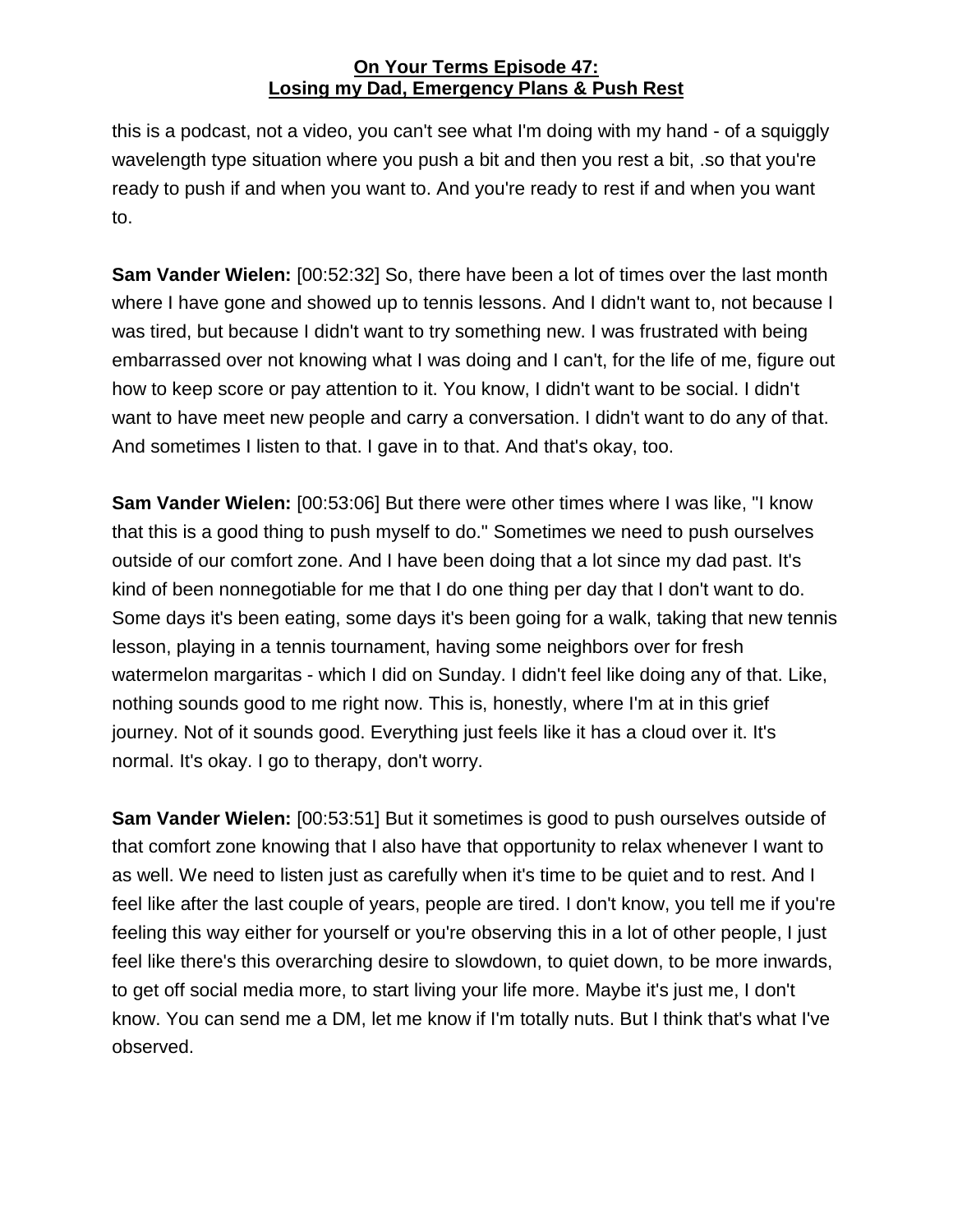**Sam Vander Wielen:** [00:54:39] And I think that it is a careful balance. Like I said, pay attention to when you're choosing rest because you don't want to go outside your comfort zone versus you truly need to rest. Are you pushing yourself to do some things that are uncomfortable in business too? Because not everything is going to be comfortable. It might not ever be comfortable for you to show up on camera. It might not ever be comfortable for you to hit send on an email that goes out to a bunch of people who you don't know and you don't know what kind of response you can get back.

**Sam Vander Wielen:** [00:55:10] And I do think there's a certain reality in running your own business that you're not going to love every part of what you do, and that's okay. There might be times when you have to push yourself to do things that don't feel super comfortable. Make sure that you're also taking advantage of the rest components of being an online business owner. If you're following some of the tips that I talked about in this episode, like building out an evergreen business, then you will be able to take advantage of those even more.

**Sam Vander Wielen:** [00:55:39] And I, for one, need to take a dose of my own medicine and take advantage of this business that I've built and the people that I've helped. So, I think that's what I'll be doing this summer. But I'll keep you posted. I'd be curious to hear your thoughts after listening to this. I would love to know what you're walking away from this episode, and what your thoughts were, if you've learned anything, if you have any sort of reflections, will you send me a DM on Instagram, @samvanderwielen. I would really, really love to hear from you. If you think that a friend of yours would like this episode, could you do me a favor and go ahead and text them this episode right now. Right now, it only takes a sec. I would really appreciate it.

**Sam Vander Wielen:** [00:56:18] Thank you so much for listening to On Your Terms. I can't wait to chat with you next week about whether or not you need a business coach. I'll talk to you then.

**Sam Vander Wielen:** [00:56:29]Thanks so much for listening to the On Your Terms podcast. Make sure to follow on Apple Podcasts, Spotify, or wherever you like to listen to podcasts. You can also check out all of our podcast episodes, show notes, links, and more at samvanderwielen.com/podcast.